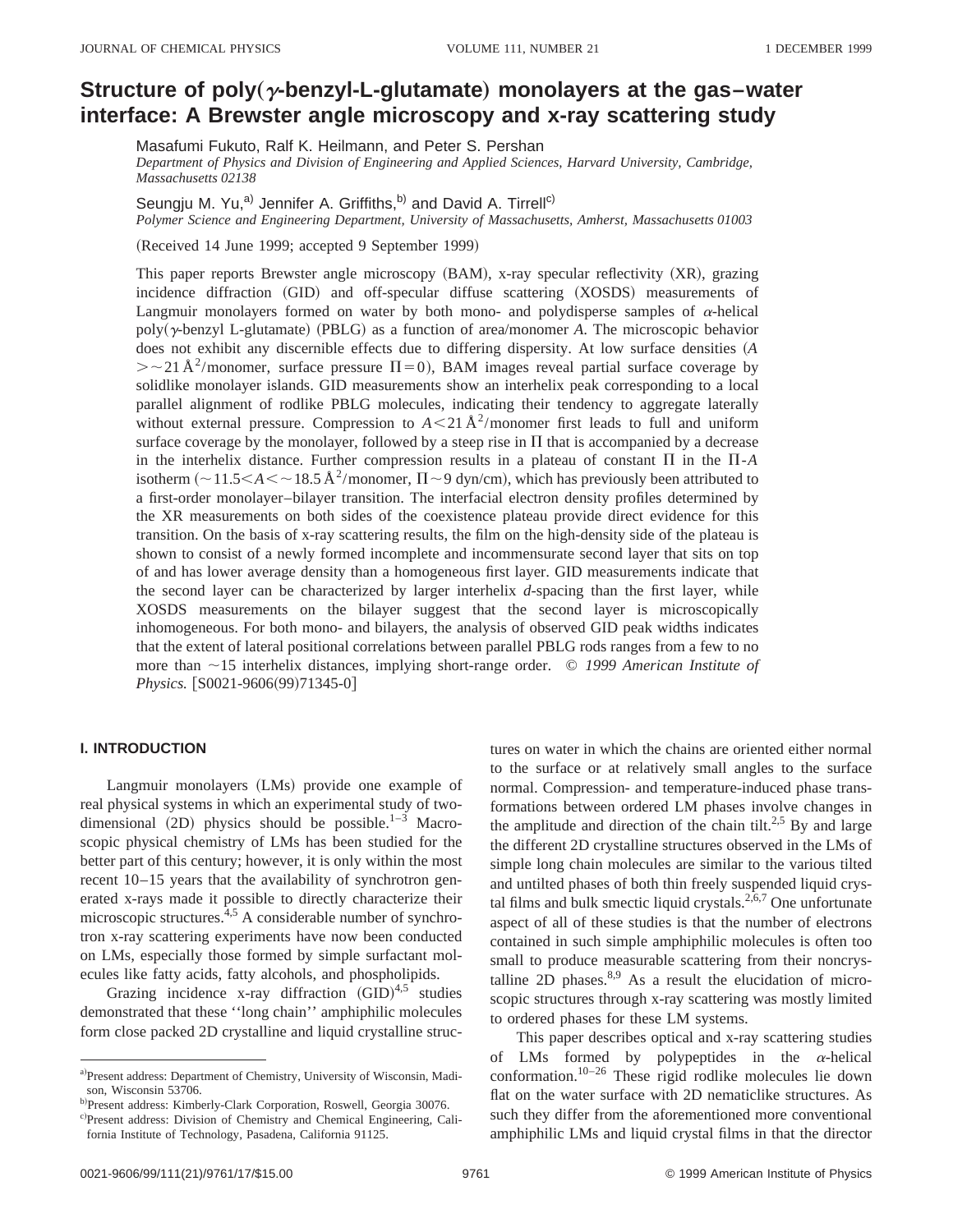**n**, or principal axis of the molecules, lies within the monolayer plane rather than pointing away from it. Another important difference is that these polypeptide molecules are larger than the simpler amphiphilic molecules studied previously. As a result, the constructive interference in the GID patterns that can be used to characterize the intermolecular packing occurs at smaller angles with larger amplitudes. The combination of this and the one to two orders of magnitude greater number of electrons per molecule has the important consequence that broad GID peaks can be observed from disordered LM phases. For example, a recent GID experiment on a LM formed by  $C_{60}$ -propylamine adduct molecules $^{27}$  demonstrated that a quantitative measurement of a liquidlike 2D structure factor due to short-range positional correlations is possible when the number of electrons per scattering unit (i.e., molecule) is sufficiently large. The hope is that as a result of the increased scattering power provided by large molecules, it might be possible to characterize the structural changes in the noncrystalline part of 2D phase diagrams.

Another potential advantage for studies using  $\alpha$ -helical polypeptides is that without compromising the rigidity of the helical backbones, their intermolecular interactions within the LM plane may be controlled by chemically altering the side chain groups and through copolymerization of different peptide monomer units. Such chemical modifications have already been shown to influence the formation of 3D liquid crystalline phases.28–33

The interest in LMs of  $\alpha$ -helical polypeptides also arises from the fact that many of them can be transferred onto solid substrates as multilayers using the Langmuir–Blodgett (LB) technique. In recent years, various  $\alpha$ -helical poly(Lglutamates) have been studied both as LMs on water<sup>23,25,26,34-37</sup> and as LB films on solid substrates.<sup>26,34,37-49</sup> In most of these studies the primary objective has been to achieve good-quality LB films that possess technologically important properties,<sup>50</sup> such as lateral homogeneity,<sup>23,45</sup> thermal<sup>37,44,47,49</sup> and mechanical<sup>45,48</sup> stability, low defect density,  $38,45$  and optical anisotropy;  $38,39,42$  in addition, potential applications,<sup>50,51</sup> for example, as optical wave guides,  $38,41,42$  optical data storage media,  $43,44$  and photoresists, $37$  have also been suggested. However, despite the high activity in this research area, direct structural characterizations at the intermolecular level have been limited mostly to transferred LB films, as opposed to their LM counterparts, partly due to experimental difficulties involved with studying liquid surfaces.<sup>23</sup> As Motschmann *et al.*<sup>23</sup> pointed out, the elucidation of LM structures as the state immediately prior to LB-deposition is an important step that may provide additional insights on controlling LB multilayer structures.

We report here the results of Brewster angle microscopy ~BAM! and extensive x-ray scattering studies conducted *in situ* on LMs formed by both monodisperse and polydisperse poly( $\gamma$ -benzyl L-glutamate) (PBLG),<sup>12,13,18,25</sup> emphasizing the changes in their microscopic structures with lateral compression. The principal results are as follows: (i) Direct microscopic characterization of the first-order monolayer– bilayer transition. This transition was originally inferred from the presence of a plateau region of constant  $\Pi$  in the surface pressure  $(\Pi)$  vs area/monomer  $(A)$  isotherms of the PBLG LM.<sup>11,12,18</sup> Further indirect evidence was provided by Takenaka *et al.*<sup>18</sup> who LB-deposited the same number of PBLG layers onto solid substrates from both the ''bilayer'' and ''monolayer'' regions in the isotherm and found the ratio of their measured total thicknesses to be  $\sim$ 1.7. In the present study, x-ray specular reflectivity  $(XR)$  was employed to directly measure the average electron density profiles across the water–PBLG LM–gas interface for both of the regions. The results show that the numbers of molecules per unit area in the two layers of a bilayer are not the same. (ii) The in-plane arrangement of these PBLG rods parallel to the water surface was probed by the GID technique. Evidence for a partial alignment of these rods within the LM plane is provided by observation of a relatively broad peak at a scattered wave vector  $(\sim 2\pi/d)$  that is consistent with the expected *d*-spacing between neighboring parallel  $\alpha$ -helices. In this connection, the dependence of the interhelix distance on  $\Pi$ and *A*, the limited extent of in-plane positional correlations,

as well as the incommensurability of the two layers in the bilayer are discussed. (iii) Microscopic lateral inhomogeneities within both PBLG monolayers and bilayers were studied using an x-ray off-specular diffuse scattering (XOSDS) technique. The XOSDS intensities observed from the bilayer have been found to exceed the values theoretically expected for a homogeneous bilayer with thermal capillary wave fluctuations. The excess scattering is explained quantitatively in terms of inhomogeneities in the newly formed second layer.

Finally, one of the issues that motivated the present study is concerned with the effect of sample dispersity on PBLG LM structures. The lyotropic liquid crystalline behavior of conventional polydisperse PBLG in 3D has been known since the late  $1950s; ^{28,52-59}$  in particular, in addition to the usual cholesteric phase,  $28,52-56,58,59$  the observations of nematic $53,54,60$  and columnar<sup>57</sup> phases have been reported. Recently, Tirrell *et al.*<sup>61</sup> demonstrated that unlike the polydisperse case, the monodisperse PBLG in both bulk solutions and solution cast films exhibits a smecticlike liquid crystalline order. Their x-ray diffraction results clearly indicated that the smectic layers had a thickness close to the length of these rodlike molecules, and this has been attributed to the narrow size distribution in the monodisperse sample.<sup>61</sup> The present study extends the investigation of such dispersity effects into 2D. In contrast to the 3D case, both XR and GID results on LMs show very little dependence on the sample dispersity; in particular, no evidence for smectic layering has been found for monodisperse PBLG LMs.

The organization of this paper is as follows: Sec. II describes the experimental methods used. The XOSDS subsection provides a more detailed discussion elucidating a recently developed analysis procedure used to quantitatively distinguish homogeneous and inhomogeneous liquid surfaces. In Sec. III, the experimental results of the  $\Pi$ -*A* isotherm, BAM, and x-ray scattering measurements are presented and discussed. The x-ray subsection is divided into three parts: (i) XR, (ii) GID, and (iii) XOSDS. In Sec. IV, the main conclusions from this study are summarized.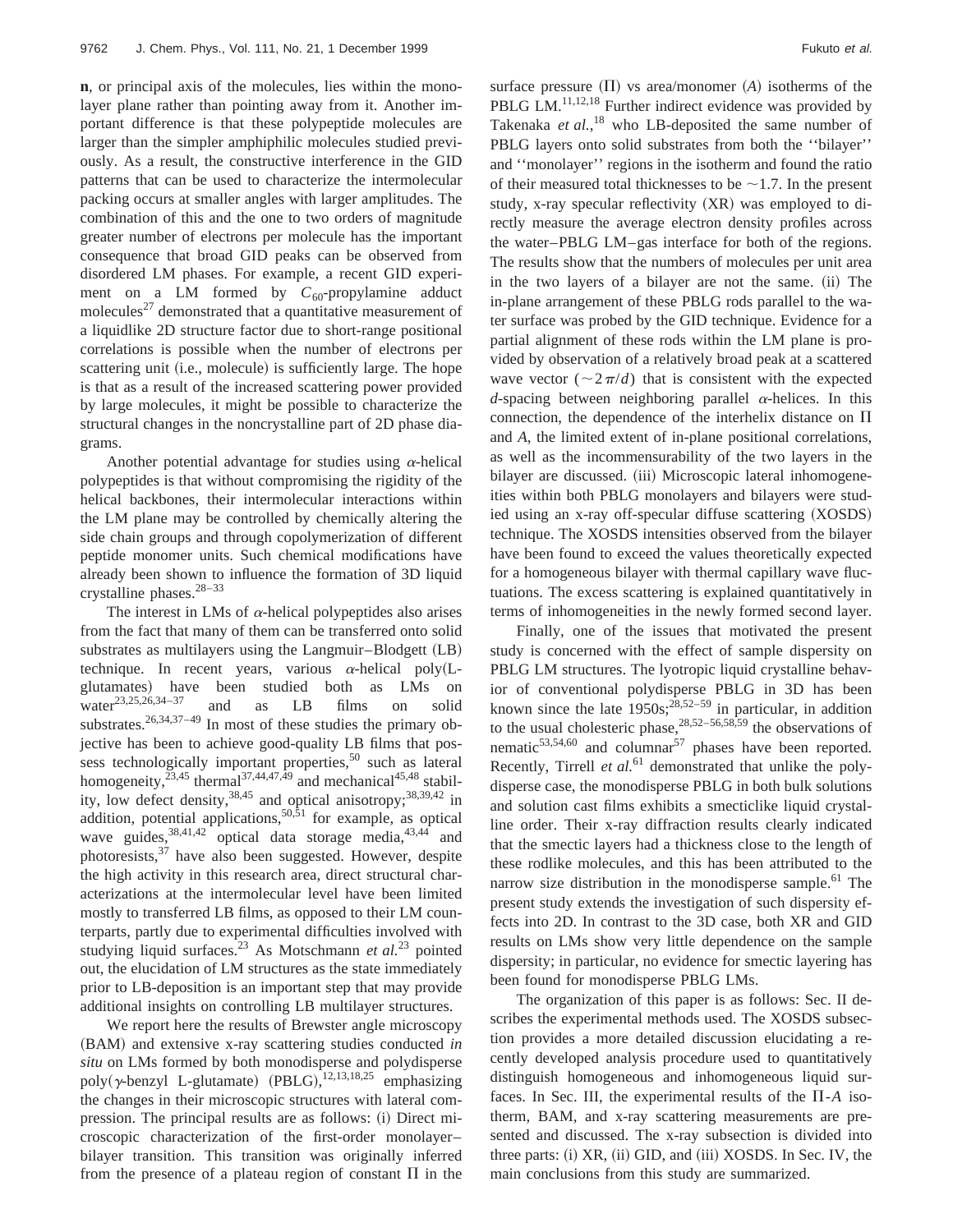# **II. EXPERIMENTAL DETAILS AND ANALYSIS METHODS**

## **A. Sample, Langmuir trough, and**  $\Pi$ **-A** isotherms

The polydisperse sample of PBLG  $\lceil MW \rceil 26000$  (vis); DP 119, PDI 1.5] was purchased from Sigma Chemical Co. The monodisperse sample  $\lceil MW \rceil 16700$ ; DP 76 $\rceil$  was synthesized using the recombinant DNA method described in Yu *et al.*<sup>61</sup> The PBLG molecule, due to its  $\alpha$ -helix conformation, resembles a rigid rodlike structure, whose rod diameter is  $\sim$ 13 Å.<sup>61</sup> The length of the PBLG rod is about 115 Å for the monodisperse sample $^{61}$  and on the order of 150 Å for the polydisperse case.

The Langmuir troughs and the film deposition and compression methods used have been described previously.<sup>27,62,63</sup> Both the trough and the moveable barrier are made of teflon, and the surface pressure  $\Pi$  is measured with a Wilhelmy balance. For all of the measurements, pure water subphase (Milli-Q quality) was used, and the temperature was maintained at 22 °C to 23 °C. For the  $\Pi$ -A isotherm measurements, the sealed aluminum box enclosing the trough assembly was filled with high purity  $N_2$  gas. During the x-ray measurements, high purity He gas was used instead of  $N_2$  to reduce background scattering. A PBLG monolayer was prepared by spreading a pure chloroform or 3%- trifluoroacetic acid/97%-chloroform mixture (% by volume) solution of PBLG on water at a specific area equal to or larger than 23  $\AA^2$ /monomer.<sup>64</sup> The PBLG concentration in the spreading solutions used ranged from 0.1 to 0.5 mg/mL, and the volume of the solution spread ranged from 50 to 200  $\mu$ L. No significant dependence on the concentration and the spread volume was found in any of the measurements performed during this study.

 $\Pi$ - $A$  isotherms were measured using both continuous and relaxation methods.<sup>27,62,63</sup> The two methods differ on whether or not the film is allowed to relax after each compression step. During a relaxation scan, the surface pressure was monitored every minute while the film relaxed at a given fixed area/monomer *A*. When the surface pressure change over five minutes was less than 0.05 dyn/cm, a final surface pressure measurement was recorded, and the next compression step was taken. In a continuous scan, the film was compressed at a constant rate, and the surface pressure was measured immediately after each compression step. The barrier speeds used in both compression methods corresponded to compression rates ranging from 0.005 to 0.01  $A<sup>2</sup>/monomer-s$ . During x-ray experiments, the continuous method was used for compression from one area of interest to the next, but the film was allowed to relax after the target area/monomer was reached.

### **B. Brewster-angle microscope (BAM)**

The BAM setup used has been described previously.  $27,63$ A *p*-polarized laser beam (argon-ion laser,  $\lambda = 488$  nm) strikes the LM surface at the Brewster condition for the bare water surface (an incident angle of  $53.3^\circ$  from the surface normal). The nonzero reflected intensity caused by the presence of a monolayer was used to image the LM coated surface. The reflected beam was passed through an achromatic



FIG. 1. General x-ray scattering geometry. The surface lies in the *x-y* plane.

lens with a focal length of 175 mm, and the image was recorded by a CCD camera, placed at  $\sim$ 1450 mm from the lens. With this setup, a surface area of  $\sim 0.86$  mm $\times 1.1$  mm on the illuminated LM surface was captured in each image at a magnification of 7.3 and a resolution of 20  $\mu$ m.

## **C. X-ray scattering techniques**

The x-ray scattering experiments were carried out using the Harvard/BNL liquid surface spectrometer $62$  at Beamline X22B, National Synchrotron Light Source, Brookhaven National Laboratory. The general scattering geometry is illustrated in Fig. 1. Highly collimated monochromatic x-rays of wavelength  $\lambda = 1.55 \text{ Å}$  and incident wave vector **k**<sub>in</sub> strike the LM surface at an incident angle  $\alpha$ . The scattered x-rays are characterized by an output wave vector  $\mathbf{k}_{out}$ , an angle  $\beta$ to the surface and an angle  $2\theta$  to the plane of incidence. The difference between the incident and output wave vectors defines the wave vector transfer,  $\mathbf{q} = \mathbf{k}_{out} - \mathbf{k}_{in}$ . The Cartesian components of **q** are

$$
q_z = k[\sin(\alpha) + \sin(\beta)]
$$
  
\n
$$
q_x = k \cos(\beta) \sin(2\theta)
$$
  
\n
$$
q_y = k[\cos(\beta)\cos(2\theta) - \cos(\alpha)]
$$
\n(1)

where  $k=2\pi/\lambda$ . In particular, the component parallel to the LM surface is equal to

$$
q_{xy} = \sqrt{q_x^2 + q_y^2}
$$
  
=  $k \sqrt{\cos^2(\alpha) + \cos^2(\beta) - 2 \cos(\alpha) \cos(\beta) \cos(2\theta)}$ . (2)

The following scattering techniques were used.

#### **1. X-ray specular reflectivity (XR)**

In XR, the specularly reflected intensity *I* is measured as a function of the incident angle  $\alpha$  or wave vector transfer  $q_z = (4\pi/\lambda)\sin(\alpha)$  along the surface normal while maintaining the specular reflection condition given by  $\beta = \alpha$  and 2 $\theta$  $=0$  or equivalently  $q_{xy}=0$ . A pair of crossed Huber slits of width  $W=3$  mm and height  $H=2.5$  mm, located approximately  $L \sim 620$  mm from the sample center, were placed in front of a NaI scintillation detector to define its angular acceptance  $\delta\beta \sim H/L \sim 0.23^{\circ}$  and  $\delta(2\theta) \sim W/L \sim 0.28^{\circ}$ . The background due to bulk scattering from the subphase and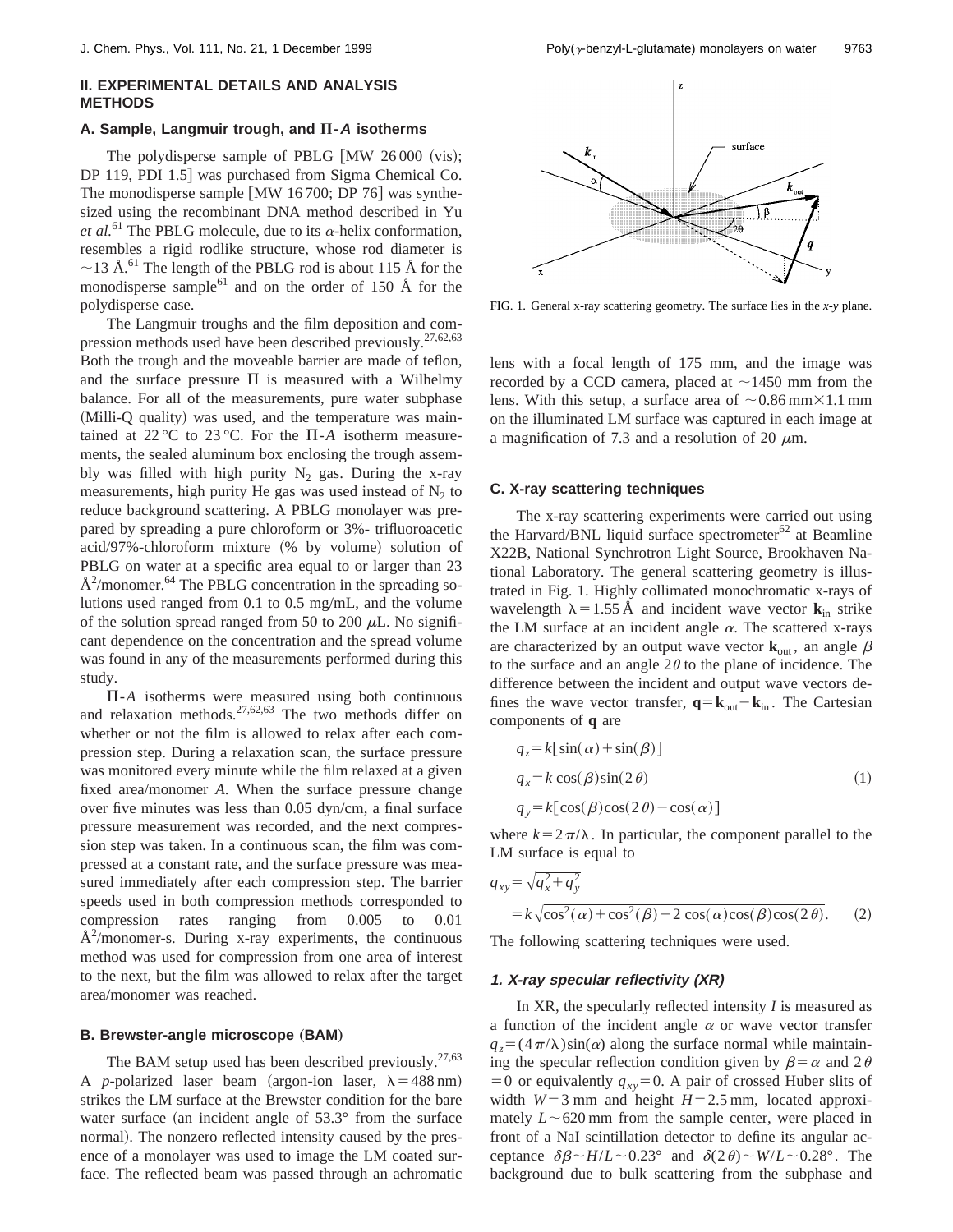scattering from sample cell windows and gas in the beam path was accounted for by subtracting the intensities measured at  $\beta = \alpha$  with 2 $\theta$  offsets of  $\pm 0.3^{\circ}$ . The result of the subtraction, i.e.,  $\Delta I(\alpha) = I(\alpha, 2\theta = 0) - (\frac{1}{2})[I(\alpha, +0.3^{\circ})$  $+I(\alpha,-0.3^{\circ})$ , was normalized to the incident beam intensity  $I_0$  to obtain the measured specular reflectivity  $R(q_z)$ .

For water as the subphase, the critical wave vector for total reflection is equal to  $q_c$ =0.0218 Å<sup>-1</sup>, and the corresponding critical angle of incidence is  $\alpha_c = 0.154$ ° for  $\lambda$ = 1.55 Å. For  $q_z/q_c > 4 \sim 5$  ( $q_z > \sim 0.1$  Å<sup>-1</sup> for water), the specular reflectivity  $R(q_z)$  from a macroscopically homogeneous surface is well described by the Born approximation expression $4,5,65$ 

$$
\frac{R(q_z)}{R_F(q_z)} \approx \left| \int_{-\infty}^{+\infty} dz \frac{d}{dz} \left[ \frac{\langle \rho(z) \rangle}{\rho_{\infty}} \right] e^{-iq_z z} \right|^2, \tag{3}
$$

where  $\langle \rho(z) \rangle$  is the *average* electron density profile ("average'' over the appropriate coherence lengths in the *x*-y plane) across the interface at height *z* along the surface normal, and  $\rho_{\infty}$  is the electron density in the bulk subphase  $(\rho_{\infty})$ = 0.334 electrons/ $\AA^3$  for water).  $R_F(q_z)$  is the Fresnel reflectivity expected from an ideally flat and sharp bulk–gas interface, which can be expressed as

$$
R_F(q_z) \approx \left| \frac{q_z - \sqrt{q_z^2 - q_c^2}}{q_z + \sqrt{q_z^2 - q_c^2}} \right|^2.
$$
 (4)

For  $q_z \leq q_c$ , Eq. (4) results in total external reflection  $(R_F(q_z)=1)$ , and for  $q_z \geqslant q_c$ , it decays algebraically as  $R_F(q_z) \approx (q_c/2q_z)^4$ .

## **2. Grazing incidence diffraction (GID)**

For GID, x-rays are incident on the surface at an angle  $\alpha < \alpha_c$ , such that the total reflection condition is maintained. This results in an evanescent wave on the bulk side of the interface and thereby suppresses the scattering from the bulk relative to the surface. The scattered intensity is measured as a function of 2 $\theta$  (or  $q_{xy}$ ) while maintaining  $\beta \sim 0$  (or  $q_z \sim 0$ ). Structures periodic in the surface plane with a repeat distance *d* result in a diffraction peak at  $q_{xy} = 2\pi/d$ . Most of the GID data were collected using a fixed incident angle of  $\alpha$  $=0.12^{\circ}$  and Soller slits in front of the NaI scintillator detector. The Soller slits had a horizontal angular acceptance of  $\delta(2\theta)$  ~ 0.16°, corresponding to an in-plane FWHM (full width at half maximum) resolution of  $\delta q_{xy}$  ~ 0.012 Å<sup>-1</sup>. The vertical opening of the Soller slits (limited to 18 mm) corresponded to the integration of scattered signals over  $\Delta \beta$  $\sim$  1.7° or  $\Delta q$ <sub>z</sub> $\sim$  0.12 Å<sup>-1</sup>.

As a result of the finite width of the horizontal detector opening ( $W=6$  mm) and the narrow  $2\theta$  resolution of the Soller slits, when  $2\theta$  is large enough, the detector only views a fraction of the illuminated path  $(L_f \sim 40 \text{ mm})$  along the LM surface. For  $2\theta > W/L_f \sim 8.6^\circ$  (or  $q_{xy} > \sim 0.6 \,\text{\AA}^{-1}$ ), this fraction varies as  $1/\sin(2\theta)$ , yielding a measured intensity proportional to  $q_{xy}^{-1} \times (2D)$  structure factor). In addition to the specularly reflected signal, there is also a background due to scattering of the incident and totally reflected beams by the entrance and exit Kapton windows of the sample cell (separated by  $L_w$ =16.5 cm along the beam) as well as from the gas in the beam path. Fortunately, for  $2\theta > W/L_w = 2.1$ ° (or  $q_{xy}$ >0.15 Å<sup>-1</sup>), the detector resolution screens out the scattering from the two windows and the observed background is almost entirely due to the He gas and water vapor above the surface. The measured intensity from this also varies roughly as  $q_{xy}^{-1}$  due to the decrease in the length of the beam path viewed by the detector.

For rod scans,<sup>5</sup> the  $q_{xy}$  (or 2 $\theta$ ) position of the detector is held at the center of a GID peak, and the scattered intensities along  $q<sub>z</sub>$  (or  $\beta$ ), which depend on molecular scale density correlations *normal to the surface*, are measured. However, unlike XR, they are sensitive only to the in-plane ordered regions of the surface that give rise to the GID peak. For a LM with no molecular tilt, the intensity falls slowly with  $q_z$ on the scale of  $l^{-1}$ , where *l* is the molecular length along the surface normal. In the rod scan experiment, the data were collected using a Braun position-sensitive linear detector with a quartz wire along the  $\beta$ -direction. The background, which was nearly all due to scattering from the He gas and water vapor, was eliminated by subtracting similar scans that only differed in that the LM surface was lowered to 2 mm below the incident beam.

# **3. X-ray off-specular diffuse scattering (XOSDS) from liquid surfaces**

In a typical small-angle XOSDS experiment, the intensity scattered from a given surface is measured within the plane of incidence  $(2\theta=0 \text{ or } q_x=0)$  at non-specular conditions, i.e.,  $\alpha \neq \beta$  or  $q_y \neq 0$ . The nonzero  $q_y$  component of the wave vector transfer *parallel* to the surface typically ranges from  $10^{-5}$  to  $10^{-2}$   $\rm \AA^{-1}$ , which is limited by the detector resolution and low counting rates, respectively. Therefore, XOSDS is sensitive to lateral density fluctuations over the surface on submicron length scales, including interfacial height fluctuations.

In this study, a  $\beta$ -scan method was used in which the scattered intensity  $I(\alpha,\beta,2\theta=0)$  was measured as a function of  $\beta$  at constant  $\alpha$ . Since  $q_z$  is varied simultaneously with  $q<sub>y</sub>$ ,  $\beta$ -scans are also sensitive to the density profile along the surface normal. The experimental setup was identical to that for XR except that a vertical detector slit size of *H*  $=1.0$  mm was used. This setup provided angular detector resolutions of  $\delta\beta = H/L = 0.092^{\circ}$  and  $\delta(2\theta) = W/L = 0.28^{\circ}$ , which are related to reciprocal space resolutions through  $\delta q_y \sim (2\pi/\lambda) \sin(\beta) \delta \beta$  and  $\delta q_x \sim (2\pi/\lambda) \delta(2\theta)$ . As in XR, background intensities measured with  $2\theta$  offsets of  $\pm 2\theta_h$  $= \pm 0.3^{\circ}$  were subtracted from the intensity measured at 2 $\theta$  $=0$  and the same  $(\alpha, \beta)$ . The result was normalized to the incident beam intensity  $I_0$  to obtain the measured normalized intensity difference

$$
\frac{\Delta I(\alpha,\beta)}{I_0} = \frac{1}{I_0} \left\{ I(\alpha,\beta,2\theta=0) - \frac{1}{2} [I(\alpha,\beta,2\theta=+2\theta_b) + I(\alpha,\beta,2\theta=-2\theta_b)] \right\}.
$$
\n(5)

A characteristic feature of liquid surfaces, including LM systems, is the presence of capillary waves, that is, thermally excited fluctuations in the liquid–vapor interfacial height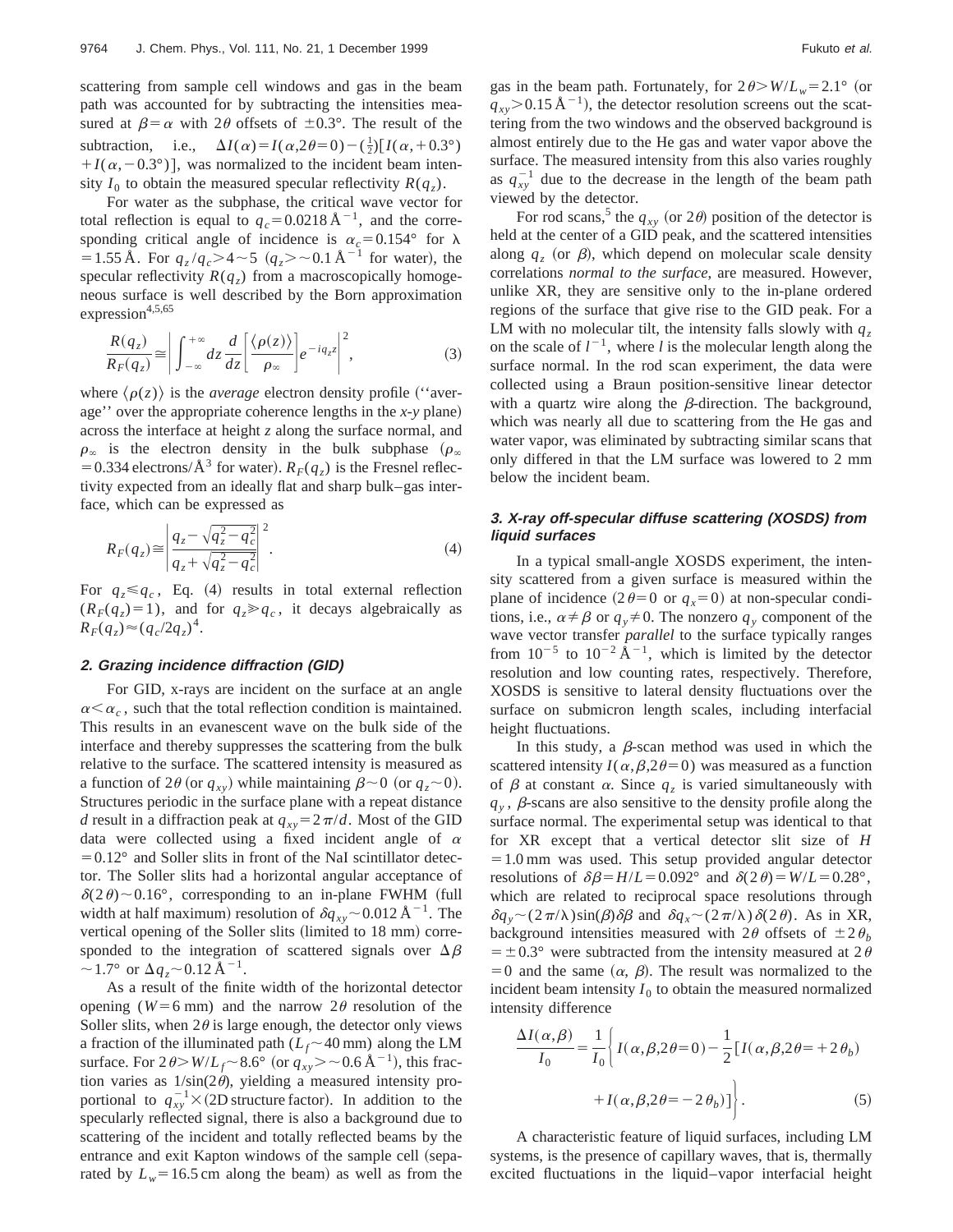$h(r_{xy})$ , which give rise to thermal diffuse scattering (TDS). The capillary waves cause the interfacial height-height correlation function  $g(r_{xy}) = \langle [h(r_{xy}) - h(0)]^2 \rangle$  to vary logarithmically with the distance  $r_{xy}$  along the surface<sup>66–68</sup> for  $r_{xy}$  smaller than a gravitationally imposed cutoff  $(\sim$ mm) and large compared to the molecular size  $d \sim A$ ). Consequently, for  $\eta = (k_B T/2\pi \gamma) q_z^2 < 2$ , where  $\gamma$  is the surface tension, the scattering cross section is characterized by an algebraic singularity of the form  $1/q_{xy}^{2-\eta}$ , without a true specular term  $\left[ \sim \delta^{(2)}(\mathbf{q}_{xy}) \right]$ .<sup>66,67</sup> Because of this power-law behavior, the capillary wave TDS is a primary source of small-angle XOSDS from liquid surfaces. Therefore, in order to probe noncapillary lateral inhomogeneities occurring in a LM film, their contribution to the XOSDS intensities needs to be quantitatively separable from the capillary-wave TDS.

A given LM is laterally homogeneous if the heights of all interfaces (water–layer, layer–gas, etc.) are conformal with the capillary fluctuations and if there is no density variation within the surface. In such cases, the local electron density  $\rho_{T=0}(\mathbf{r}_{xy}, z')$ , which can be defined conceptually by considering a nonuniform frame in which capillary fluctuations are absent [i.e.,  $z' = z - h(r_{xy})$ ], is equal to its lateral average  $\langle \rho_{T=0}(z') \rangle$ . This average "intrinsic" or local electron density profile  $\langle \rho_{T=0}(z') \rangle$  is to be distinguished from the total average density profile  $\langle \rho(z) \rangle$  defined in Eq. (3), which is obtained from the convolution of  $\langle \rho_{T=0}(z') \rangle$  with the capillary wave height distribution  $\{h(r_{xy})\}$ . It has recently been shown that for small-angle scattering from a homogeneous liquid surface, a properly normalized form of the differential cross section is given by $69,70$ 

$$
\frac{1}{A_0} \left( \frac{d\sigma}{d\Omega} \right)_{\text{hmg}} \approx \frac{1}{16\pi^2} \left( \frac{q_c}{2} \right)^4 \frac{T_F(\alpha) T_F(\beta)}{q_z^2 \sin(\alpha)} \times |\Phi_0(q_z)|^2 \frac{2\pi\eta}{q_{xy}^2} \left( \frac{q_{xy}}{q_{\text{max}}} \right)^{\eta},
$$
\n(6)

for  $\eta = (k_B T/2\pi \gamma)q_z^2 < 2$ , where *A*<sub>0</sub> is the cross-sectional area of the incident beam, and  $T_F(\alpha)=(2\alpha/\alpha_c)^2\sqrt{R_F(\alpha)}$  is the Fresnel transmission factor.<sup>66</sup> The upper cutoff wave vector  $q_{\text{max}}$  is determined by the condition that the number of capillary wave modes is on the order of the number of molecules per unit surface area. This is equivalent to fixing  $q_{\text{max}} \sim 2\pi/d$ , where *d* is on the order of the intermolecular distance. A surface structure factor  $\Phi_0(q_z)$  is defined as<sup>69,70</sup>

$$
\Phi_0(q_z) = \int dz \frac{d}{dz} \left[ \frac{\langle \rho_{T=0}(z) \rangle}{\rho_{\infty}} \right] \exp(-iq_z z). \tag{7}
$$

Therefore, apart from the effect of layering and local interfacial diffuseness contained in  $\Phi_0(q_z)$ , scattering from a homogeneous LM is still described by the characteristic power law  $1/q_{xy}^{2-\eta}$  of the capillary-wave TDS.

If the LM is laterally *inhomogeneous*, the local electron density deviates from the lateral average so that  $\delta \rho_{T=0}(\mathbf{r}_{xy}, z') \equiv \rho_{T=0}(\mathbf{r}_{xy}, z') - \langle \rho_{T=0}(z') \rangle \neq 0$ , and there will be additional scattering in excess of Eq.  $(6)$ . This leads to a nonzero *second term* in the differential cross section, whose general form is given by

$$
\frac{1}{A_0} \left( \frac{d\sigma}{d\Omega} \right)_{\text{inhmg}} = \frac{1}{16\pi^2} \left( \frac{q_c}{2} \right)^4 \frac{1}{A_0} \left| \int d^3 \mathbf{r} \exp(-i\mathbf{q} \cdot \mathbf{r}) \right|
$$

$$
\times \exp(-i q_z h(r_{xy})) \frac{\delta \rho_{T=0}(\mathbf{r})}{\rho_{\infty}} \right|^2. \tag{8}
$$

In general, the normalized intensity  $I/I_0$  is equal to the convolution of the differential cross section with an appropriate instrumental resolution function  $\Xi$ 

$$
\frac{I(\alpha, \beta, 2\theta)}{I_0} = \int d\beta' \int d(2\theta') \Xi_{\Omega}(\beta - \beta'; 2\theta - 2\theta')
$$

$$
\times \frac{1}{A_0} \frac{d\sigma}{d\Omega}(\alpha, \beta'; 2\theta'), \tag{9a}
$$

or equivalently, using the approximation  $d\Omega \approx d\beta d(2\theta)$  $\approx d^2 \mathbf{q}_{xy} / [k^2 \sin(\beta)]$ 

$$
\frac{I(\mathbf{q})}{I_0} = \int \frac{d^2 \mathbf{q}'_{xy}}{k^2 \sin(\beta)} \Xi_q(\mathbf{q}_{xy} - \mathbf{q}'_{xy}) \frac{1}{A_0} \frac{d\sigma}{d\Omega}(\mathbf{q}'_{xy}).
$$
 (9b)

For  $\alpha \gg \alpha_c$ , the physical size of the detector opening is much larger than the projection of the illuminated sample area onto the plane of the detector. Therefore, the simple and reasonable choice for  $\Xi$  is a rectangular resolution function whose center and area correspond to the nominal detector position and the angular acceptance defined by the detector slits, respectively

$$
\Xi_{\Omega}(\Delta \beta; \Delta(2\theta))
$$
  
= 
$$
\begin{cases} 1 & \text{if } |\Delta \beta| \le \delta \beta/2, |\Delta(2\theta)| \le \delta(2\theta)/2, \\ 0 & \text{otherwise} \end{cases}
$$
 (10a)

or equivalently

$$
\Xi_q(\Delta q_x, \Delta q_y) = \begin{cases} 1 & \text{if } |\Delta q_x| \le \delta q_x/2, |\Delta q_y| \le \delta q_y/2 \\ 0 & \text{otherwise} \end{cases}
$$
 (10b)

By substituting Eq.  $(6)$  into Eq.  $(9)$ , carrying out the convolution with the slit-defined resolution function from Eq.  $(10)$  numerically, and taking the same intensity difference as in Eq.  $(5)$ , one can calculate the homogeneous capillary-wave contribution  $[\Delta I(\alpha,\beta)/I_0]_{\text{hmg}}$  to the normalized XOSDS intensity difference  $\Delta I(\alpha, \beta)/I_0$  . <sup>69–71</sup> The physical parameters  $(T, \gamma)$  and detector resolutions are known, and  $q_{\text{max}}$  can be estimated from the size of the LM forming molecules. Moreover, since Eq.  $(6)$  is also valid for XR, the factor  $\Phi_0(q_z)$ , or the intrinsic profile  $\langle \rho_{T=0}(z) \rangle$ , can be determined by fitting  $[\Delta I(\alpha, \beta = \alpha)/I_0]_{\text{hmg}}$  to the measured specular reflectivity  $R(q_z)$ .<sup>69,70</sup> Consequently, the homogeneous contribution  $\left[\Delta I(\alpha,\beta)/I_0\right]_{\text{hmg}}$  can be calculated with no adjustable parameters. It follows that comparison between the theoretical curve  $\left[\Delta I(\alpha,\beta)/I_0\right]_{\text{hmg}}$  and the measured data  $\Delta I(\alpha,\beta)/I_0$  provides an unambiguous test of the homogeneity for a given LM. Any excess scattering  $\Delta I/I_0 - [\Delta I/I_0]_{\text{hmg}} > 0$  is a measure of surface inhomogeneities  $\delta \rho_{T=0}(r_{xy}, z) \neq 0$ , and can be analyzed in terms of the convolution of Eq.  $(8)$  with the same resolution functions.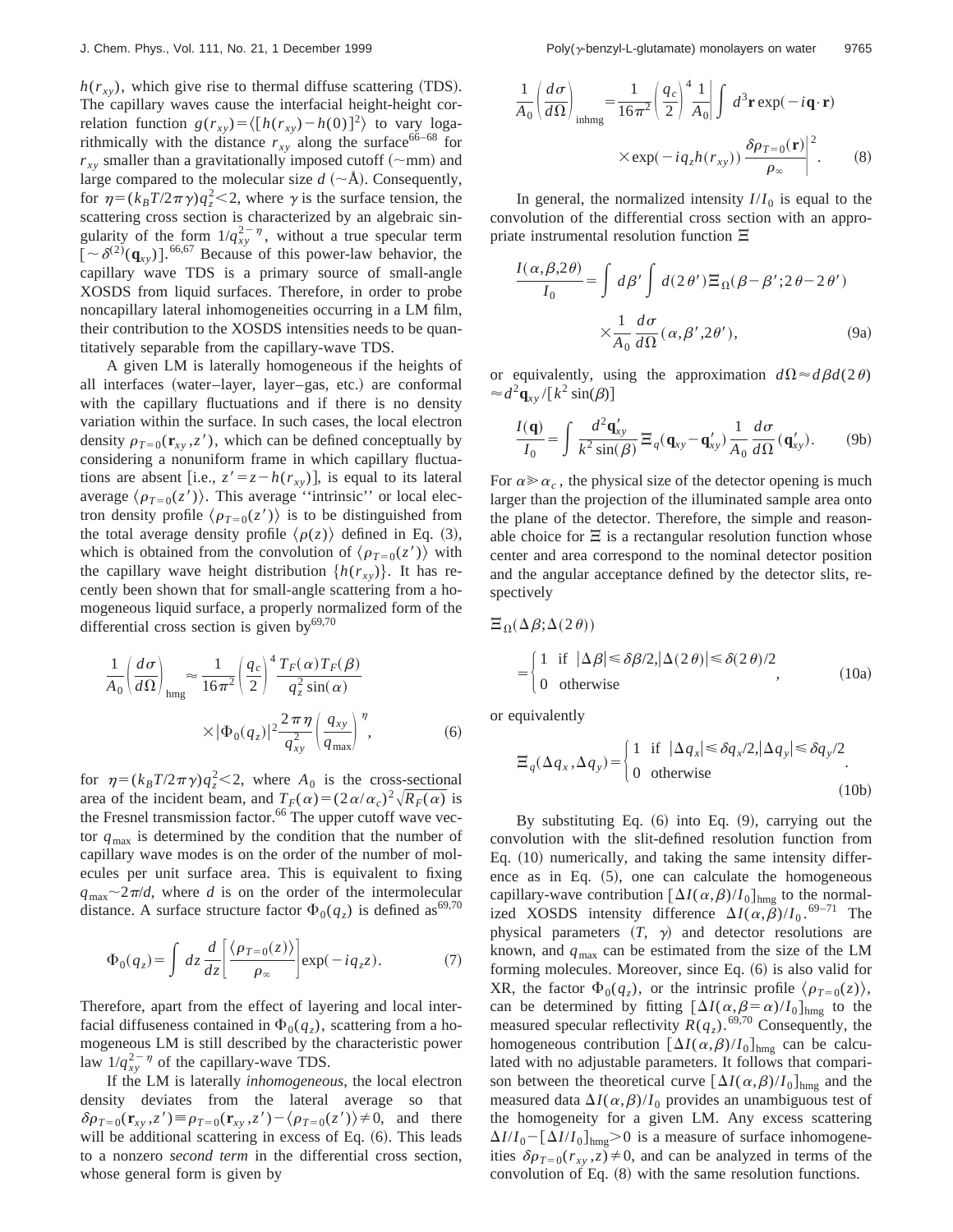

FIG. 2.  $\Pi$ -*A* isotherms at  $T=23$  °C for (a) polydisperse and (b) monodisperse PBLG films. In (a), the solid line  $(-)$  is a continuous isotherm, and the filled circles  $(①)$  correspond to a relaxation isotherm. The dots  $(··)$ show intermediate surface pressures measured during relaxation at fixed *A*. In (b), the solid line  $(-)$  is a set of continuous compression/expansion scans taken on Film-1 during the x-ray scattering experiment. In both  $(a)$  and  $(b)$ , the open circles  $(O)$  indicate the points at which x-ray scattering measurements were carried out.

#### **4. X-ray radiation damage**

During the x-ray experiments on PBLG LMs, changes in the scattered intensity were observed when the maximum incident flux (on the order of  $10^9$  photons/s) was used. For GID, in which  $\alpha$  is small and, therefore, the incident beam is spread over a larger surface area, radiation-induced changes (often evidenced by the disappearance of a peak) occurred only after exposing the same spot of the film for many hours at full intensity. For XR and XOSDS, at the largest values of  $\alpha$  measured, the use of high flux led to changes in the reflected intensities after less than 30 min. Subsequently, special care was taken to minimize radiation damage by limiting the x-ray exposure through absorbers and carefully monitoring the scattered signals. There was no indication of film damage in any of the results presented here.

# **III. RESULTS AND DISCUSSION**

## **A.** P**-A isotherms and surface imaging by BAM**

Representative  $\Pi$ -*A* isotherms are shown in Fig. 2(a) for polydisperse and in Fig. 2(b) for monodisperse PBLG. BAM images obtained from a polydisperse film are summarized in Figs. 3 and 4. In Fig.  $2(a)$ , the solid line and the filled circles correspond to a continuous and a relaxation isotherm, respectively. The solid line in Fig.  $2(b)$  is a continuous scan taken during the x-ray scattering experiments. In both figures, the  $\Pi$ -*A* positions at which x-ray measurements were carried out are indicated with open circles. The shown isotherms are very similar to those obtained previously by others for polydisperse samples.<sup>12,13,18,25,46</sup> As indicated in Fig. 2, the  $\Pi$ -*A* phase diagram can be divided into four main regions, each exhibiting a different surface pressure variation with compression.

In Region I  $(A > -21 \text{ Å}^2/\text{monomer})$ , the surface pressure remains zero as the film is compressed. This behavior is due to an incomplete surface coverage, which is clearly evident in BAM images from Region I [Figs.  $3(a)-3(c)$ ]. As deposited, LM-coated regions coexist with regions of bare water surface. A typical image Fig.  $3(a)$  reveals that a LMcoated region itself consists of a network of PBLG islands (bright) with small gaps of bare water surface in between (dark). In an epifluorescence microscopy study, Lavigne *et al.* also observed an aggregation of PBLG molecules into 2D islands at low surface density.<sup>25</sup> As a result, compression in Region I only leads to a reduction in the area of the gaps between PBLG islands, as illustrated in a series of images Figs. 3(a)–3(c) taken at  $A = 31$ , 25, 23 Å<sup>2</sup>/monomer. This type of compression is consistent with the absence of measurable surface pressure since it does not alter the microscopic structure within the islands themselves. Another important BAM observation is that the monolayer is solidlike as indicated by the intricate shapes of the island–water boundaries which would not be expected for a fluid monolayer.

Region II ( $\sim$ 18.5 Å<sup>2</sup>/monomer $\lt$ A $\lt$  $\sim$ 21 Å<sup>2</sup>/monomer) is characterized by an increase in the surface pressure above  $\Pi \sim 0$ . Given the PBLG rod diameter of about 13 Å<sup>61</sup> and the  $\alpha$ -helix pitch of 1.5 Å/monomer along the rod axis, one expects a limiting area/monomer of  $A_{\text{lim}} \sim 19.5$ 



FIG. 3. BAM images taken at  $A = (a) 31, (b) 25, (c) 23,$ and (d) 20  $\AA^2$ /monomer. The images (a)–(c) are in Region I of the  $\Pi$ -*A* isotherm, while (d) is in Region II.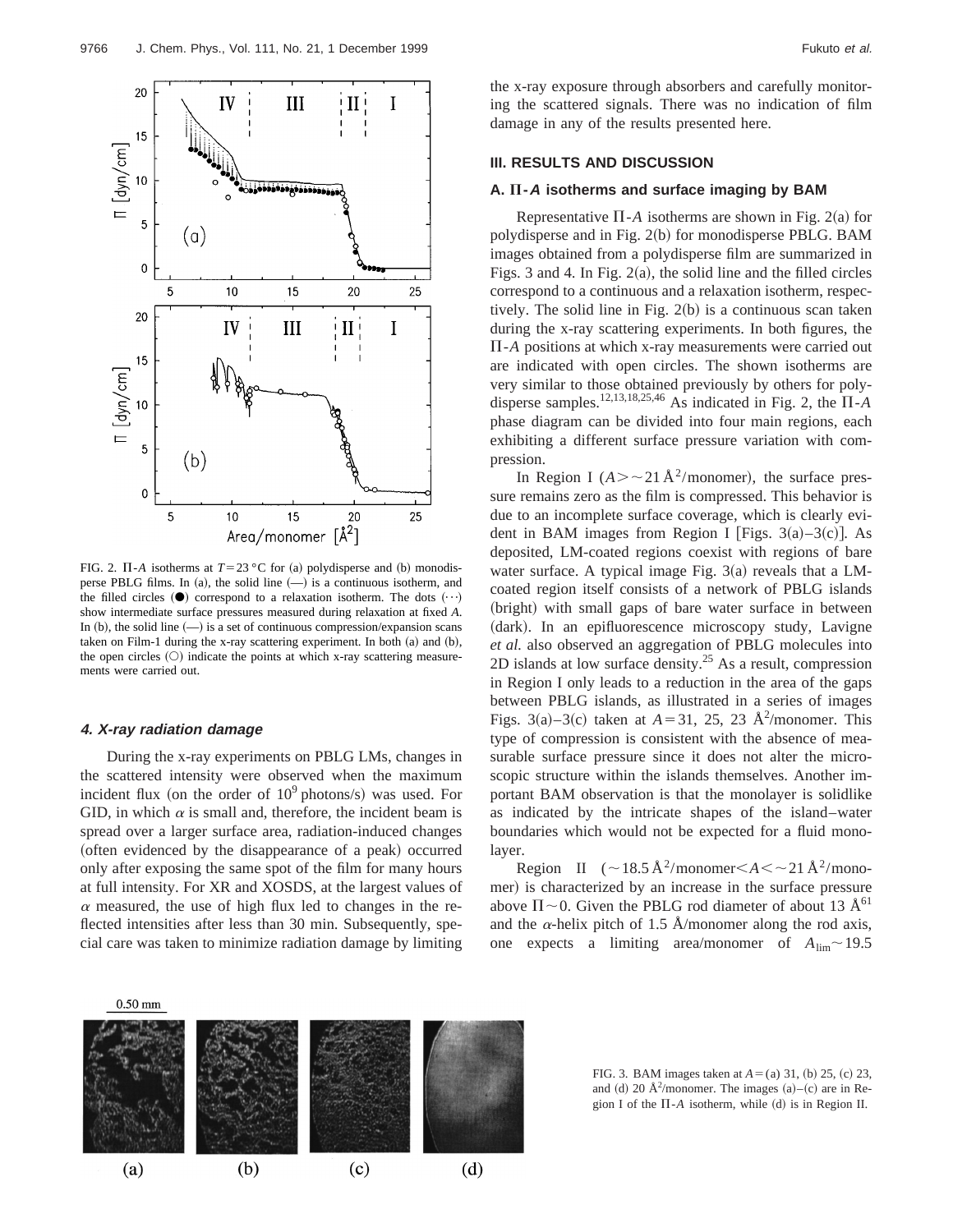

FIG. 4. BAM images taken at  $A=13.3 \text{ Å}^2/\text{monomer}$  in Region III. The moveable barrier and the trough edge on the opposite side, both of which run parallel to the vertical edges of the images, are located  $~6.5$  cm to the left and  $5$  cm to the right of image  $(b)$ , respectively. Images  $(a)$  and  $(c)$  were taken from spots that were less than 1 cm away from the image (b) spot, with  $(a)$  being on the barrier side and  $(c)$  being on the opposite side. The sensitivity of the CCD camera used here [the same for  $(a)$ – $(c)$ ] is lower than that in Fig. 3.

 $A<sup>2</sup>/$ monomer for a close packed monolayer of PBLG rods lying down parallel to the water–gas interface.<sup>25</sup> The fact that this  $A_{\text{lim}}$  value falls into Region II, where the  $\Pi$  increase is observed, provides indirect evidence for both the single molecule thickness of the film in Regions I and II and the parallel-to-surface orientation of the PBLG rods. In Region II, the entire surface is uniformly covered with the PBLG LM. A typical BAM image Fig. 3(d), taken at *A*  $=$  20 Å<sup>2</sup>/monomer, also shows that the LM surface has become more or less homogeneous. Since the bare areas observed in Region I are now absent, compression in Region II should result in a microscopic reduction in the intermolecular distance within the 2D plane.

Region III ( $\sim$ 11.5 Å<sup>2</sup>/monomer $\lt$ A $\lt$  $\sim$ 18.5 Å<sup>2</sup>/monomer) of the isotherm is characterized by a plateau of infinite compressibility  $(\chi = -A^{-1} \cdot dA/d\Pi = \infty)$ , which signifies a first-order phase transition between two coexisting phases. Since the ratio of the area/monomer values at the two ends of this coexistence region is close to two, the second phase coexisting with the monolayer phase has been assumed to be a bilayer.11,12,18,25 Further compression into Region IV (*A*  $\langle \sim 11.5 \text{ Å}^2/\text{monomer} \rangle$  results in a surface pressure increase in the continuous isotherms. However, the relaxation effect is now more significant. When the film is left to relax at a constant area/monomer in this region, surface pressure decreases almost to the plateau value. As indicated by the open circles in Fig. 2, x-ray measurements in Region IV were made on relaxed films.

Figure 4 shows BAM images taken at  $A=13.3 \text{ Å}^2$ / monomer in Region III. As shown in Fig.  $4(b)$ , a region of inhomogeneity (confined to less than 1 cm along the compression direction) was found in which ridge or steplike morphologies ran more or less parallel to the moveable barrier (i.e., perpendicular to the compression direction). The images [see Fig.  $4(c)$ ] taken from the stationary edge side of this inhomogeneous region are very similar to those obtained for the monolayer in Region II. However, the intensity reflected from the moveable barrier side of the surface [see Fig.  $4(a)$ ] is consistently higher than that from the other side. These observations indicate that the monolayer coexists with



FIG. 5. Measured specular reflectivity normalized to the Fresnel reflectivity of an ideally flat and sharp water–gas interface for  $(a)$  monodisperse and  $(b)$ polydisperse PBLG films. In (a), the shown  $R/R_F$  data were obtained at *A* ( $\bullet$ ): 21.7 Å<sup>2</sup>/monomer, 0.4 dyn/cm; *B* ( $\blacksquare$ ): 18.7 Å<sup>2</sup>/monomer, 9.3 dyn/cm;  $C$  ( $\triangle$ ): 11.5 Å<sup>2</sup>/monomer, 11.6 dyn/cm. In (b), the data were obtained at *A'* (O): 20.2 Å<sup>2</sup>/monomer, 2.5 dyn/cm; *B'* ( $\square$ ): 19.2 Å<sup>2</sup>/monomer, 7.8 dyn/cm;  $C'$  ( $\triangle$ ): 9.7 Å<sup>2</sup>/monomer, 8.8 dyn/cm. The solid curves  $(-)$  in (a) and (b) are best fits given by Eq.  $(3)$  and the box-model *total* average electron density profiles  $\langle \rho(z) \rangle / \rho_{\infty}$  shown in (c). The dashed lines  $(-,-)$  in (b) for the polydisperse film are best fits based on Eq. (6) and the box-model average *local* electron density profiles  $\langle \rho_{T=0}(z) \rangle / \rho_{\infty}$  shown in the insets in Figs.  $12(a)$  and  $13(a)$ .

a thicker phase in Region III. Moreover, the coexistence is not uniform over the surface. While the stationary edge side of the surface is mostly still a monolayer, the film on the moveable barrier side seems to be dominated by a thicker phase. This suggests that the formation of the second thicker phase starts preferably at the moving barrier and grows parallel to the compression direction.<sup>22</sup> Evidence that this second phase is in fact a bilayer is provided by the XR results to be discussed below.

During the BAM study, birefringence effects were also investigated by placing an analyzing polarizer after the imaging lens. However, no clear evidence was found for optical anisotropy within the PBLG films. This seems to suggest a lack of long-range orientational order and the absence of large oriented domains within the film. However, it may also be due to a relatively small difference between the refractive indices in the directions parallel and perpendicular to the molecular axes.<sup>38,39,41,72</sup>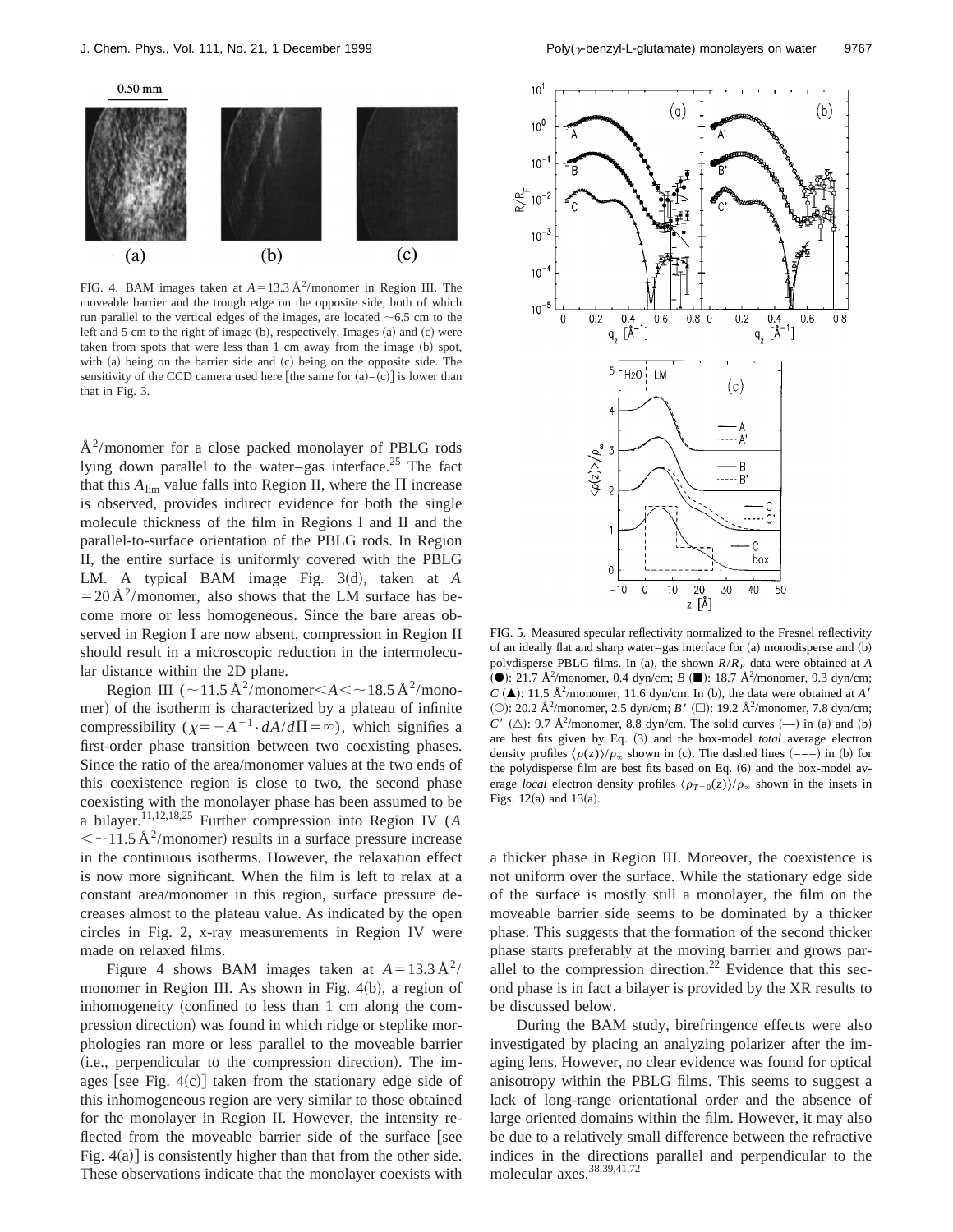TABLE I. The list of best-fit parameters used to fit the measured  $R/R<sub>F</sub>$  data, where the fits are based on Gaussian-smeared box models for the average electron density profile  $\langle \rho(z) \rangle / \rho_{\infty}$  across the water–PBLG–gas interface. The parameter designations are as follows. (a) Single-layer box model for PBLG monolayers: Layer thickness,  $l_1$ ; relative electron density in the layer,  $\phi_1 = \rho_1 / \rho_\infty$ ; water–layer and layer–gas interfacial roughness,  $\sigma_{w1}$ ,  $\sigma_{1g}$ . (b) Double-layer box model for PBLG bilayers: Layer-1 and layer-2 thickness,  $l_1$ ,  $l_2$ ; layer-1 and layer-2 relative electron density,  $\phi_1 = \rho_1 / \rho_\infty$ ,  $\phi_2 = \rho_2 / \rho_\infty$ ; water-layer-1, layer-1–layer-2, and layer-2– gas interfacial roughness,  $\sigma_{w1}$ ,  $\sigma_{12}$ ,  $\sigma_{2g}$ .

| (a) Single-layer box models for monolayers |       |                                                         |                                                        |                                                        |                                  |                                   |                       |                                |                           |                      |
|--------------------------------------------|-------|---------------------------------------------------------|--------------------------------------------------------|--------------------------------------------------------|----------------------------------|-----------------------------------|-----------------------|--------------------------------|---------------------------|----------------------|
|                                            |       | Dispersity                                              | A<br>[A <sup>2</sup> /monomer]                         | $\langle \Pi \rangle$<br>$\lceil \text{dyn/cm} \rceil$ |                                  | $\phi_1 = \rho_1/\rho_\infty$     | $l_1$<br>[Å]          | $\sigma_{w1}$<br>[Å]           |                           | $\sigma_{1g}$<br>[Å] |
| $\overline{A}$                             |       | mono                                                    | 21.7                                                   | 0.4                                                    |                                  | $1.39 \pm 0.09$                   | $10.6 \pm 1.0$        | $2.67 \pm 0.5$                 |                           | $3.14 \pm 0.5$       |
| B                                          |       | mono                                                    | 18.7                                                   | 9.3                                                    |                                  | $1.39 \pm 0.06$                   | $11.8 \pm 0.8$        | $3.12 \pm 0.4$                 |                           | $3.35 \pm 0.23$      |
| A'                                         |       | poly                                                    | 20.2                                                   | 2.5                                                    |                                  | $1.40 \pm 0.08$<br>$11.1 \pm 0.9$ |                       | $2.66 \pm 0.5$                 |                           | $3.14 \pm 0.5$       |
| B'                                         |       | poly                                                    | 19.2                                                   | 7.8                                                    |                                  | $1.34 \pm 0.04$                   | $12.1 \pm 0.5$        | $2.31 \pm 0.4$                 |                           | $3.18 \pm 0.2$       |
| (b) Double-layer box models for bilayers   |       |                                                         |                                                        |                                                        |                                  |                                   |                       |                                |                           |                      |
|                                            | Disp. | $\overline{A}$<br>$\left[\text{Å}^2/\text{mon.}\right]$ | $\langle \Pi \rangle$<br>$\lceil \text{dyn/cm} \rceil$ | $\phi_1$                                               | $\phi_2$                         | $l_1$<br>[Å]                      | l <sub>2</sub><br>[Å] | $\sigma_{w1}$<br>[Å]           | $\sigma_{12}$<br>[Å]      | $\sigma_{2g}$<br>[Å] |
| C                                          | mono  | 11.5                                                    | 11.6                                                   | 1.60                                                   | 0.57                             | 11.6                              | 13.4                  | 2.61                           | 3.17                      | 4.52                 |
|                                            | poly  | 9.7                                                     | 8.8                                                    | $\pm 0.10$<br>1.57<br>±0.04                            | $\pm 0.10$<br>0.81<br>$\pm 0.13$ | $\pm 0.6$<br>12.5<br>$\pm 0.6$    | ±0.8<br>13.6<br>±0.6  | $\pm 0.7$<br>2.24<br>$\pm 0.5$ | ±0.9<br>2.64<br>$\pm 0.6$ | ±1.0<br>6.76<br>±0.9 |

#### **B. X-ray scattering results**

#### **1. X-ray specular reflectivity (XR)**

Representative reflectivity data are shown in Fig.  $5(a)$ for monodisperse and Fig.  $5(b)$  for polydisperse PBLG Langmuir films. The three  $R/R_F$  curves in each figure correspond to: A low- $\Pi$  film in Region II, near the I/II boundary  $(A, A')$ ; a high- $\Pi$  film in Region II, near the II/III boundary  $(B, B')$ ; and a film in Region IV, on the high-density side of the coexistence region  $(C, C')$ . The results are nearly independent of the sample dispersity. The oscillation rate  $(\text{in } q_z)$ of the  $R/R_F$  curves C and C' is higher by about a factor of 2 than that for the curves  $A$ ,  $B$ ,  $A'$ , and  $B'$ . This implies that PBLG films in Region IV are about twice as thick as those in Region II.

Quantitative fitting of each reflectivity curve was done by constructing a simple "box" model $4,5,27$  for the relative average electron density profile  $\langle \rho(z) \rangle / \rho_{\infty}$  across the water– PBLG–gas interface. In a single-layer box model, a layer of thickness  $l_1$  and density  $\rho_1 / \rho_\infty = \phi_1$  is assumed between the bulk subphase below ( $\rho/\rho_{\infty} = 1$ ) and the gas above ( $\rho/\rho_{\infty}$ )  $=0$ ), and the water–layer and layer–gas interfaces are smeared out with Gaussian roughnesses  $\sigma_{w1}$  and  $\sigma_{1g}$ , respectively. In a double-layer box model, a second layer of thickness  $l_2$  and density  $\rho_2 / \rho_\infty = \phi_2$  is added on top of the first layer; the Gaussian roughnesses for the layer-1–layer-2 and layer-2–gas interfaces are designated as  $\sigma_{12}$  and  $\sigma_{2g}$ , respectively.

Using these models, the  $R/R_F$  data have been fit to the Born approximation expression [Eq. (3)] for  $q_z \ge 0.1 \text{ Å}^{-1}$ . The single-layer model was used for the PBLG films in Region II  $(A, B; A', B')$ , while the double-layer model was necessary to obtain good fits in Region IV  $(C, C')$ . The best-fit  $R/R_F$  curves are shown as the solid lines in Figs. 5(a) and 5(b). The corresponding density profiles  $\langle \rho(z) \rangle / \rho_{\infty}$  are shown in Fig.  $5(c)$ , and the best-fit parameters are listed in Table I. As evident in Figs.  $5(a)$  and  $5(b)$ , the reflectivity data are well described by the simple box models. In some cases, there are small residual deviations between the data and the fits at large  $q<sub>z</sub>$  (where the error bars are large). Although the use of more sophisticated models or increased number of parameters could further improve the fitting, the improvement would only appear in fine structural details that would not affect the principal physical interpretations.

It is evident from Fig.  $5(c)$  and Table I(a) that both the monodisperse and polydisperse PBLG films in Region II  $(A, B; A', B')$  are monolayers with their layer thicknesses  $l_1$ being comparable to the PBLG rod diameter of  $\sim$ 13 Å, as expected. Theoretically, since the PBLG molecule contains 116 electrons/monomer, one expects the surface density of electrons originating from a PBLG monolayer to increase from 5.4 to 6.3 electrons/ $A^2$  as the specific area is reduced from  $A = 21.5$  to 18.5 Å<sup>2</sup>/monomer. Experimentally, the surface electron density is given roughly by the integrated area under the single-layer box (i.e.,  $\sim \rho_{\infty} \cdot \phi_1 \cdot l_1$ ). The latter experimentally derived estimates of surface electron densities are within 10% of the theoretically expected values, indicating that the values for the monolayer thickness and density parameters are physically reasonable. As for the roughness parameters, for all of the PBLG monolayers in Region II, the layer–gas interface  $(\sigma_{1g})$  is just slightly rougher or more diffuse than the water–layer interface  $(\sigma_{w1})$ . These roughness values are comparable to the capillary-wave roughness of about 2.5 Å for the water–gas interface measured with the same instrumental resolution.<sup>73,74</sup> Finally, the main effect of compression in Region II  $(A \rightarrow B; A' \rightarrow B')$  is to thicken the monolayer slightly, which is consistent with both close packing and microscopic compression. The fact that the product  $A \times l_1$ , which should be constant for a fixed amount of material, varies by about 4% between scans  $\{A, A'\}$  and  $\{B, B'\}$ is probably a measure of confidence one can have in this very simple model. These results establish that in Region II the PBLG molecules form a stable monomolecular layer on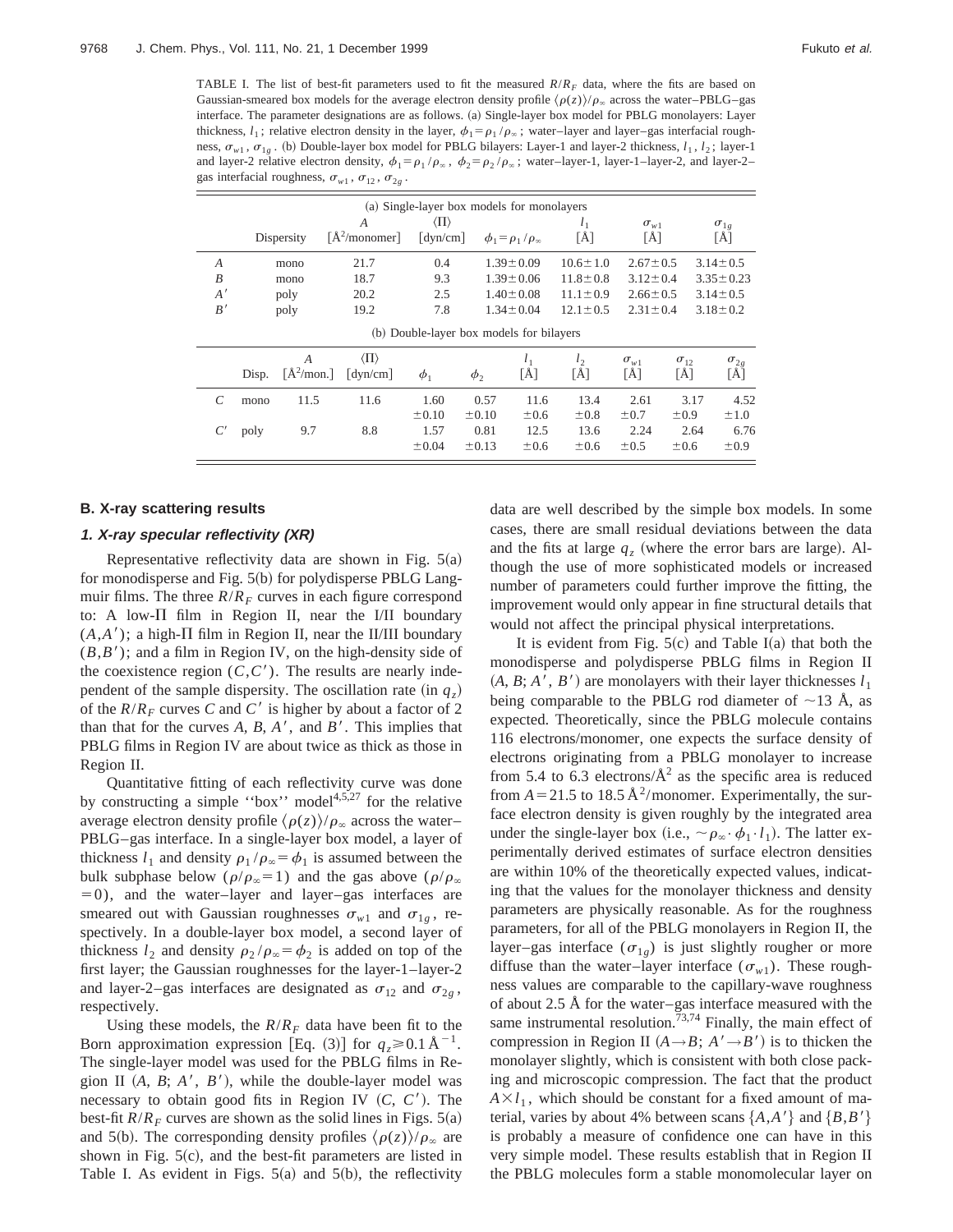water with their rod axes parallel to the surface.

By contrast, both monodisperse and polydisperse PBLG films in Region IV are no longer monolayers. If the XR results are taken at face value, the conclusion would be that the relaxed film in this region is a bilayer characterized by a low-density second layer on top of a dense first layer [Fig.  $5(c)$ ]. In fact, as already mentioned, there is evidence that the film is not homogeneous in this region, and the proper quantitative interpretation of the best fit density profile is not clear. On the other hand, the  $q_z$  positions of the minima and maxima of the  $R/R_F$  curves depend only on the film thickness and not on the average density. The fact that the reflectivity can be well fit by the double-layer box model does indicate that the thickness of this second layer obtained from the best fits is reliable.

Based on the parameters listed in Table  $I(b)$ , the following observations can be made: First, the thickness  $(l_1 \text{ or } l_2)$ of each of the two layers is comparable to the PBLG rod diameter of  $\sim$ 13 Å. This strongly suggests that the PBLG molecules in the bilayer are confined within one or the other of the two layers and are still oriented parallel to the surface. Secondly, for all the bilayers measured in Region IV, the magnitude of the second layer densities  $(\phi_2)$  was found to be only 30%–50% of the first layer densities  $(\phi_1)$ . This implies that on the average a smaller number of PBLG molecules occupy the top layer than the bottom layer. It is possible that the reflectivity arises from only some fraction of the film that is a homogeneous bilayer. The remainder could be a monolayer, but it is also possible that a sizeable fraction of the film consists of thicker aggregates that do not reflect. Thirdly,  $\phi_1$  for the bilayers in Region IV is about 15% greater than the monolayer densities in Region II. All of these observations together suggest that as the film is compressed through Region III into IV, some of the PBLG molecules are pushed up from the monolayer into the second layer above, with others possibly pushed into even thicker aggregates. At the same time the first layer becomes slightly more packed than the monolayer in Region II. Moreover, throughout this process, the PBLG rods remain parallel to the interfacial plane.

There are a few other points to be made regarding the bilayers in Region IV. First,  $l_2$  is slightly larger (by 1 to 2 Å) than  $l_1$ . Moreover, the roughness  $\sigma_{2g}$  for the second layer– gas interface is greater than those for the other two interfaces by more than 1 Å, giving a more diffuse appearance to the second layer–gas interface in the density profile. Considering that the molecules in the second layer have been pushed out of the monolayer upon compression, it may be possible that not all the PBLG rods in the second layer are located at the same height and some may not be oriented perfectly parallel to the interface. It is also important to note that the less dense second layer may be more susceptible to lateral density fluctuations over the surface. All of these points imply that the bilayer in Region IV is more likely to be microscopically inhomogeneous than the monolayer in Region II. This issue is considered more quantitatively in the XOSDS section below.



FIG. 6. The open circles  $(O)$  show typical wide-range GID data from a PBLG film. This particular scan was measured on a monodisperse PBLG film at  $(A,\langle\Pi\rangle)$ =(11.2 Å<sup>2</sup>/monomer, 9.8 dyn/cm). The filled circles  $(\bullet)$ show a background scan. The inset is an enlargement of a small  $q_{xy}$  portion of the same data, shown with a different vertical scale. The arrow  $(\downarrow)$  at  $q_{xy}$ =0.055 Å<sup>-1</sup> indicates where a GID peak would be found if monodisperse PBLG molecules (rod length  $\sim$ 115 Å) were to form smectic layers within the film. In the figures, the detected signal (apart from the structure near  $q_{xy}$ =0.5 Å<sup>-1</sup>) is dominated by diffuse scattering from the surface for  $q_{xy}$ < ~0.048 Å<sup>-1</sup>; small-angle scattering from the Kapton windows of the sample cell for  $\sim$  0.048 Å<sup>-1</sup> $\leq$ <sub>*xy*</sub> $\lt$  0.15 Å<sup>-1</sup>; and scattering by gas above the surface for  $q_{xy}$ >0.15 Å<sup>-1</sup>.

## **2. Grazing incidence diffraction (GID)**

Figure 6 is representative of wide GID scans taken on PBLG films. In order to account for the variation in the length of the beam path (i.e., the incident and totally reflected beam) viewed by the detector, the plotted quantity is  $q_{xy}$ <sup> $\times$ </sup> intensity. For most values of  $q_{xy}$ , the detected signal is attributed almost entirely to the background (filled circles). However, scattering from the film shows a structure around  $q_{xy}$  ~ 0.5 Å<sup>-1</sup> that clearly rises above the background. Its  $q_{xy}$ position corresponds to a characteristic lateral distance of *d*  $\sim$ 13 Å, which is close to the nearest-neighbor distance of 12.6 Å observed in the bulk smectic phase of PBLG. $^{61}$  This repeat distance is comparable to the rod diameter of the molecule, and its presence indicates parallel alignment of PBLG helices within the LM plane. Rotation of the film about the surface normal showed no indication of variations in the peak intensities, i.e., the scattering from the illuminated sample area viewed by the detector (on the order of 1 mm×40 mm at  $q_{xy}$ ~0.5 Å<sup>-1</sup>) corresponded to a powder average with no evidence for large oriented domains.<sup>75</sup>

No other diffraction peaks were observed during the GID experiment. In particular, no evidence was found for smectic layering in the monodisperse PBLG films. Given the molecular length of about 115 Å for the monodisperse  $PBLG<sub>0</sub><sup>61</sup>$  the presence of one-dimensional smectic layers within the 2D plane would be signaled by a peak at  $q_{xy}$  $\sim$  0.055 Å<sup>-1</sup>. No such peak was found in the GID data, as indicated by the arrow in the inset to Fig. 6. However, there is a small possibility that a smectic peak was obscured by relatively high background in the small  $q_{xy}$  region. Although this cannot be absolutely ruled out, the above result seems to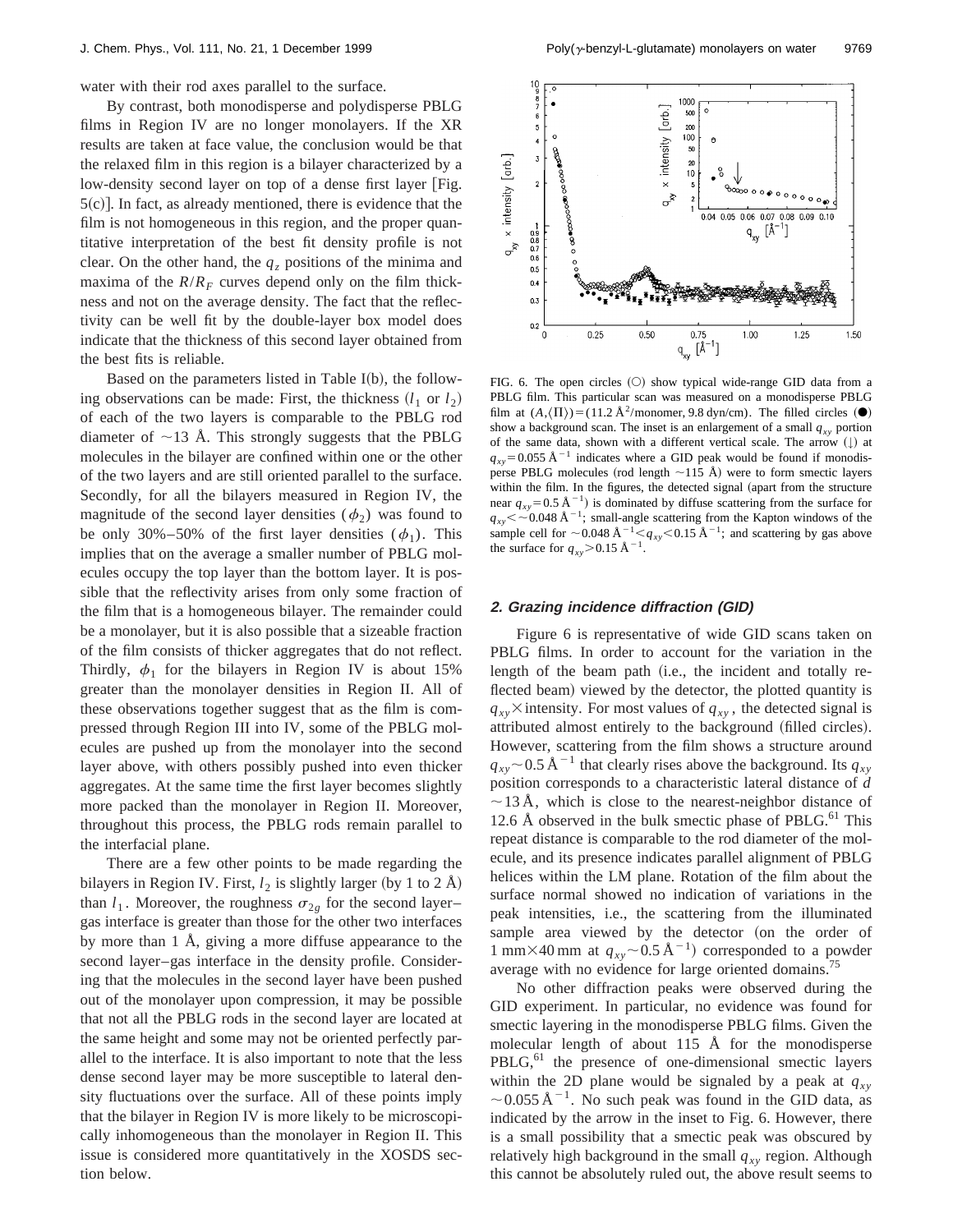

FIG. 7. Representative interhelix GID peaks from different regions in the  $\Pi$ -*A* isotherms, for both monodisperse (left) and polydisperse (right) PBLG films. Area/monomer  $(A, \text{ in } \mathring{A}^2)$  and surface pressure  $(\Pi, \text{ in } \text{dyn/cm})$  values for the individual scans are indicated on the right side in each figure. The solid curves  $(-)$  are best fits to one (Regions I–III) or two (Region IV) Lorentzians with constant and linear background terms.

suggest that if there exists monodispersity-induced smectic order as observed in  $3D<sub>1</sub><sup>61</sup>$  the extent of such ordering must be small in the PBLG LM.

Representative interhelix peaks around  $q_{xy}$  ~ 0.5 Å<sup>-1</sup> from different regions in the  $\Pi$ - $A$  isotherms are shown in Fig. 7 for both mono- and polydisperse samples. The same qualitative behavior is observed regardless of sample dispersity. A peak is already present in Region I, without external pressure. In Region II, the peak shifts to larger  $q_{xy}$  with increasing  $\Pi$ . In the plateau region  $(III)$ , little or no shift is observed. Finally, on the denser side of coexistence in Region IV, a weaker and broader *second* peak appears at slightly smaller  $q_{xy}$ . Quantitative analysis of these peaks was done by fitting the observed GID patterns to one (Regions I–III) or two (Region IV) Lorentzians with constant and linear background terms. Best fits are shown as solid lines in Fig. 7. Integrated intensities (area under the peak) and peak widths do not follow any consistent trend as a function of *A* or  $\Pi$ . However, the peak positions  $q_{xy} = q_0$ , and therefore, the interhelix distances  $d=2\pi/q_0$  $= \lambda / [2 \sin(\theta_0)]$ , display a distinct behavior in each of the four regions that is quantitatively similar for both mono- and polydisperse PBLG films.

Figures 8 and 9 summarize the dependence of the interhelix  $d$ -spacing on both  $A$  and  $\Pi$ , obtained from measurements on two separate monodisperse PBLG films. Figure  $8(b)$  shows the Region II part of Fig.  $8(a)$ . The compression– expansion sequence used for each film is as follows: Film-1 was compressed first up to  $A=18.8 \text{ Å}^2/\text{monomer}$  (open circles), expanded back to 20.2  $\AA^2$ /monomer (filled circles),



FIG. 8. (a) Interhelix *d*-spacing as a function of area/monomer, obtained from GID scans on two separate monodisperse PBLG films (Film-1 and Film-2). In Region IV,  $d_1$  and  $d_2$  indicate the two sets of *d*-spacings corresponding to the two GID peaks observed from bilayers. The data from Film-1 are separated into the first compression sequence  $( \bigcirc, A)$  $\geq 18.8 \text{ Å}^2/\text{monomer}$ , the expansion sequence ( $\bullet$ ,18.8  $\leq A \leq 20.2 \text{ Å}^2/\text{SO}$ monomer), and the second compression sequence ( $\Box$  for *d*<sub>1</sub>,  $\blacksquare$  for *d*<sub>2</sub>). The data for Film-2, which was compressed without intermediate expansion, are indicated by triangles ( $\triangle$  for  $d_1$ ,  $\triangle$  for  $d_2$ ). (b) An enlargement of Region II part of (a). The solid line  $(-)$  and the dashed curve  $(--)$  describe a linear  $(A \propto d)$  and a quadratic  $(A \propto d^2)$  relationship between area/monomer and interhelix *d*-spacing, respectively, where each curve was assumed to go through the point  $(A,d) = (18.5 \text{ Å}^2/\text{monomer}, 12.6 \text{ Å}).$ 

and then compressed across Region III into IV (squares). Film-2 was compressed from Regions I–IV without intermediate expansion (triangles). At a given fixed A, two or more GID scans were typically taken, and the interhelix distances obtained from all the scans are presented together in Figs. 8 and 9. A PBLG monolayer (Regions I and II) is characterized by a single *d*-spacing, while a bilayer (Region IV) is



FIG. 9. Interhelix *d*-spacing as a function of surface pressure, obtained from GID scans on two separate monodisperse PBLG films (Film-1 and Film-2). The data from Film-1 are separated into the first compression sequence  $(O)$ , the expansion sequence  $(①)$ , and the second compression sequence  $(①$  for  $d_1$ , **If** for  $d_2$ ). The data for Film-2 are indicated by triangles ( $\triangle$  for  $d_1$ ,  $\triangle$ for  $d_2$ ).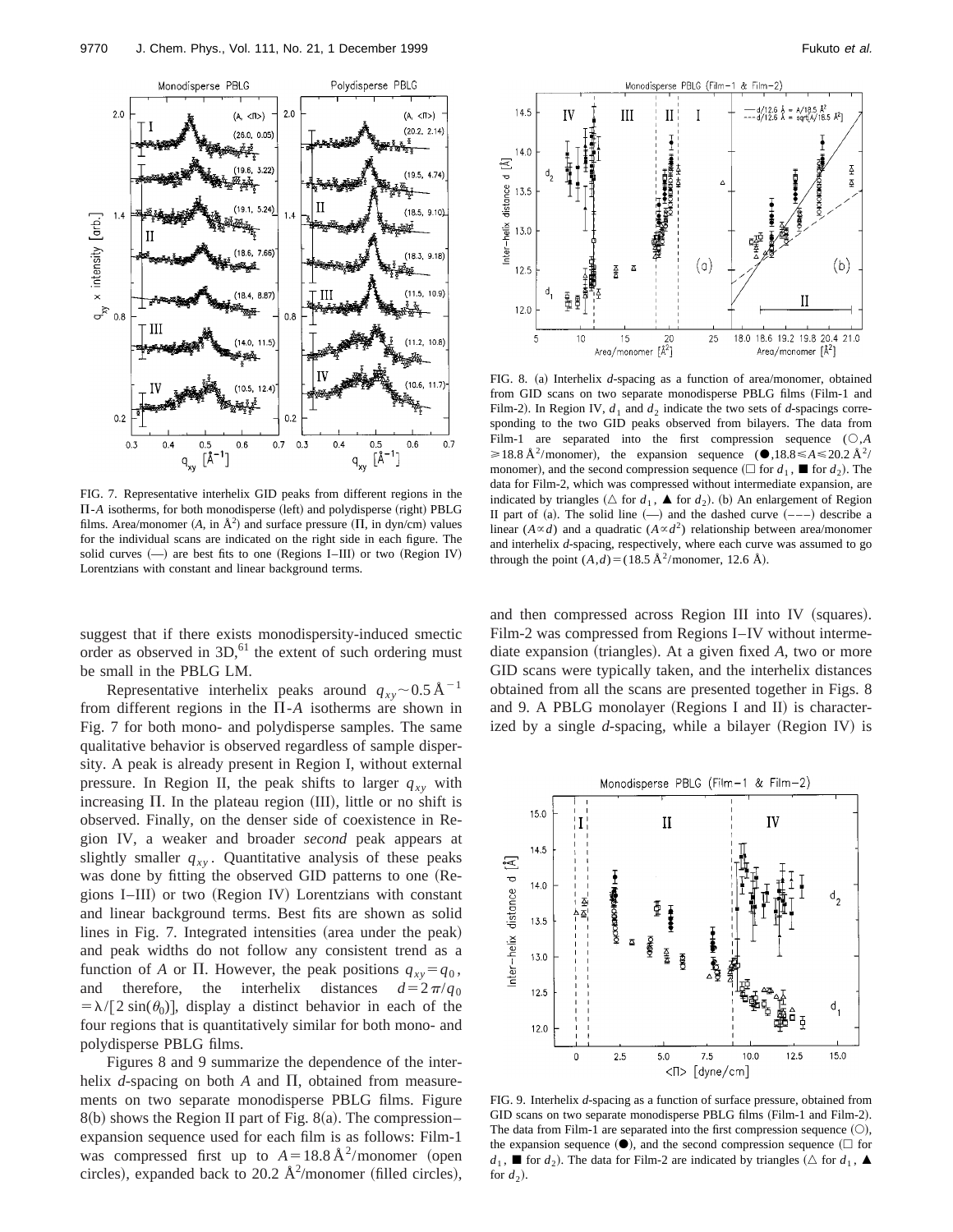associated with two *d*-spacings. The latter correspond to the two GID peaks observed and are labeled as  $d_1$  (the first peak) and  $d_2$  (the second peak at smaller  $q_{xy}$ ).

The observation of a well defined interhelix distance in Region I ( $\Pi$ =0) indicates that after being spread on water, PBLG molecules spontaneously aggregate and align themselves with their near neighbors to form 2D islands. As shown in Fig.  $8(a)$ , the *d*-spacing in this region remains almost unchanged at  $d \sim 13.6$  Å. This is consistent with the earlier suggestion that due to an incomplete surface coverage, macroscopic compression does not lead to microscopic compression in Region I. The interhelix distance here is slightly larger than the value of  $d=12.6 \text{ Å}$  observed in the  $3D$  smectic phase.<sup>61</sup> In addition to the absence of external pressure in Region I, this could be due to the smaller number of nearest neighbors in 2D.

In Region II ( $\Pi$ >0), macroscopic compression does result in a microscopic reduction of the interhelix distance, with the smallest *d*-spacing of  $d \sim 12.6$  Å occurring at the Region II/III boundary. This is consistent with both a macroscopically full surface coverage expected for a closely packed LM (BAM) and a small increase in monolayer thickness  $l_1$  with compression in Region II (XR). In Fig. 8(b), the two lines represent two extreme cases for a possible compression mode, assuming that they go through the point  $(A,d) = (18.5 \text{ Å}^2/\text{monomer}, 12.6 \text{ Å})$ . The solid line assumes a linear relationship between *d* and *A*, such that compression only reduces the interhelix distance perpendicular to the long axes of the helices; the dashed line assumes isotropic compression, i.e.,  $d \propto \sqrt{A}$ . Unfortunately, the slopes for these two possibilities seem to bracket the data, and it is not possible to distinguish between them. Nevertheless, the molecules appear to remain confined to a monolayer throughout Region II. As for the  $\Pi$  dependence, using the data points from the first compression sequence (open circles and triangles in Fig. 9), the average in-plane interhelix compressibility is estimated to be  $\chi = -d^{-1}(\Delta d/\Delta\Pi) \sim 8 \times 10^{-3}$  cm/dyn in Region II.

The  $\Pi$ -*A* isotherm in Region II shows only small relaxation for  $\Pi$  and is reversible with little hysteresis. However, note that the  $d$  vs  $A$  and  $d$  vs  $\Pi$  curves are not perfectly reversible in this region. Figures  $8(b)$  and 9 show that expansion (filled circles) leads to relaxation of the *d*-spacing to values larger than those during the initial compression. On the other hand, the second compression points (open squares) appear to follow the expansion curve, indicating a smaller hysteresis in the expansion–recompression cycle than in the first compression–expansion cycle. Relaxation effects can also be seen in the time dependence. Figure 10 shows a gradual increase in the *d*-spacing with time (after the trough barrier was stopped) at two fixed values of *A* in Region II. One possible explanation for these observations may be that the monolayer initially compressed to Region II contains many ''defects'' at the intermolecular level. For example, if there were defects such as holes between the ends of helices or between misaligned domains, the lateral interhelix compression necessary to attain a given macroscopic area would be greater than in the absence of holes. If this were so, then the relaxation of the interhelix *d*-spacing would correspond



FIG. 10. Interhelix *d*-spacing  $(O)$  and surface pressure  $(O)$  as a function of time after the end of compression at  $A = (a) 20.1 \text{ Å}^2/\text{monomer}$  and (b) 18.8  $\AA^2$ /monomer, obtained from measurements on a monodisperse PBLG film (Film-1) during the first compression sequence in Region II.

to the molecules having rearranged their positions to fill in some of these gaps. Alternatively, it is also possible that with time some molecules move out of the monolayer.

In Region III, a single interhelix distance  $d_1$  (i.e., a monolayer) is observed for the most part, except near the Region III/IV boundary where the second  $d$ -spacing  $d_2$  appears (signifying a bilayer). However, unlike in Region II, compression across Region III leaves the value of  $d_1$  more or less unchanged at  $d_1 \sim 12.5$  Å [see Fig. 8(a)]. This suggests that the monolayer part of the coexisting phases in Region III remains similar to the compressed monolayer at the highest  $\Pi$  in Region II. The fact that  $d_2$  is not observed until near the Region III/IV boundary can be explained from a combination of the experimental geometry and the nature of bilayer formation. The footprint of the incident beam samples a surface area that is closer to the stationary edge of the trough (opposite to the movable barrier) than the barrier position at the beginning of coexistence. Assuming that the second layer preferably starts forming at the moving barrier and grows laterally with twice the barrier speed, the bilayer should enter the illuminated region at  $A \sim 12-12.5 \text{ Å}^2/\text{monomer}$ , just before reaching Region IV. In order to investigate this behavior, specular reflectivity was monitored at constant  $q<sub>z</sub>$  during compression across Region III. A sudden change was always observed around areas of  $A = 11.5 - 13 \text{ Å}^2$ /monomer that signified the entrance of a bilayer region into the illuminated area. This also agrees with the BAM results suggesting that the second layer formation does not initiate everywhere but grows from near the barrier. Probably the moving barrier induces local time-dependent stresses that do not propagate down the length of the film.

As regards the two distinct *d*-spacings clearly observed for the PBLG bilayer in Region IV, the most likely explanation of their origin is an *incommensurate* structure in which interhelix distances are different and uncorrelated between the two layers of the bilayer. The XR results have shown that the average of the newly formed second layer is less dense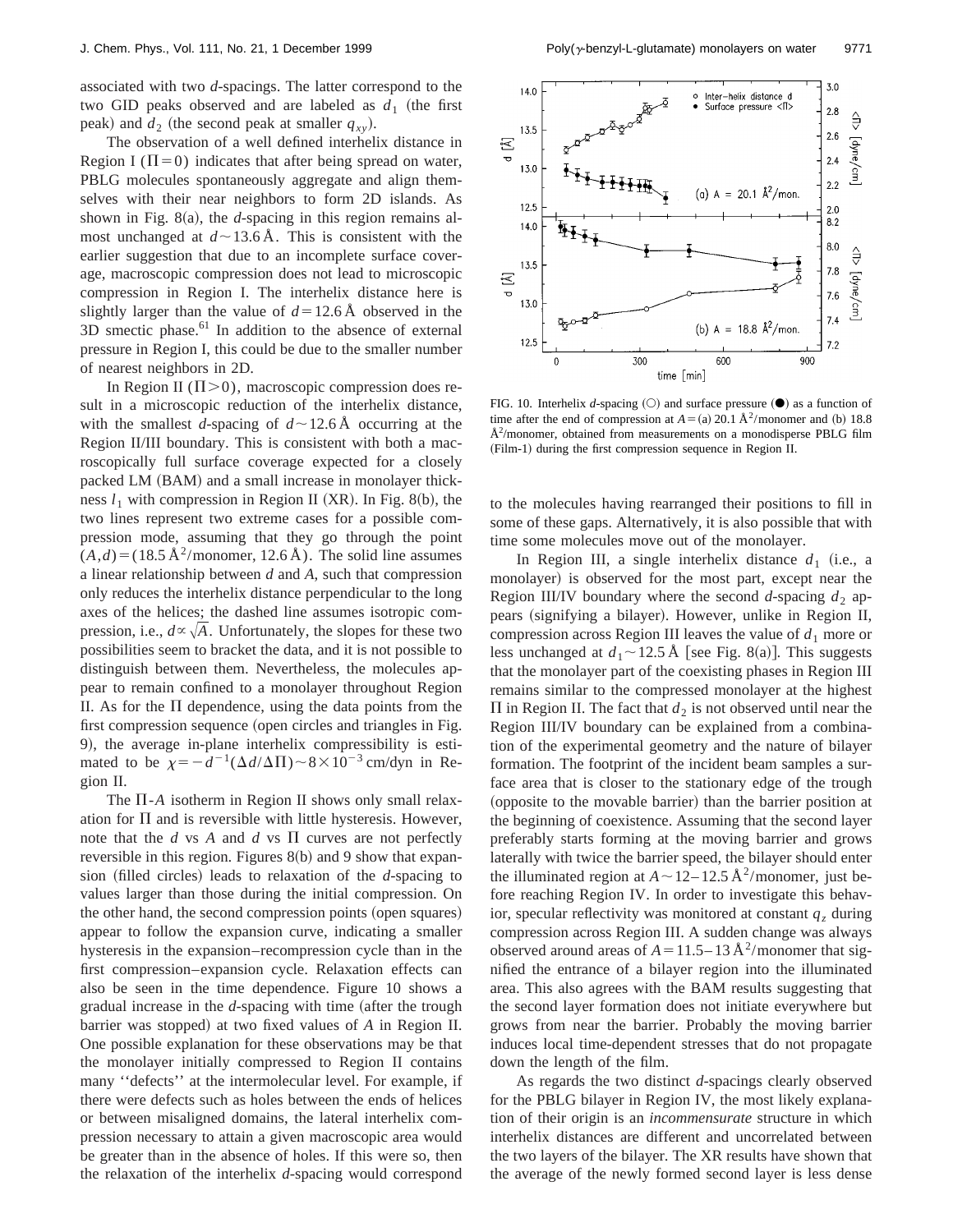than the first layer below. Moreover, the second GID peak corresponding to  $d_2$  was always weaker than the first peak. These observations suggest that the second  $d$ -spacing  $d_2$  corresponds to the interhelix distance in the second layer, while  $d_1$  comes from the original monolayer underneath. This inference is further supported by the fact that during compression in Region IV,  $d_2$  remains (within the large scatter in the data) close to the value  $d=13.6$  Å observed for the uncompressed monolayer in Region I [see Figs. 8 $(a)$  and 9]. Since the second layer is not nearly as tightly packed as the first layer below, the aggregation of nearest-neighbor molecules in the second layer is probably similar to the behavior observed for the molecules in Region I. On the other hand, compression in Region IV leads to a systematic decrease in  $d_1$  for the underlying monolayer. In fact, the  $\Pi$  dependence of *d*<sup>1</sup> looks like an extrapolation of the behavior observed for the monolayer in Region II. This suggests that once the second layer is occupied to a certain degree, further upward transfer of molecules from the first layer becomes greatly inhibited. Consequently, compression of the bilayer results in a reduction of  $d_1$  in the close packed first layer to values smaller than the limit of  $d \sim 12.6 \text{ Å}$  that can be sustained by the monolayer in Region II.

Analysis of observed interhelix peaks also provides information about the extent of lateral positional correlations within the film, perpendicular to the PBLG rods. As mentioned already, the peak widths did not show any general trend with *A* or  $\Pi$ . The FWHM of the interhelix  $d_1$  peaks (i.e., for monolayers and the first layer of bilayers) ranged from  $\Delta q_{xy}$  ~ 0.025 to 0.06 Å<sup>-1</sup> with an average of  $\Delta q_{xy}$  $\sim$  0.04 Å<sup>-1</sup>, while the FWHM for the  $d_2$  peaks (i.e., for the second layer of bilayers) ranged from  $\Delta q_{xy}$  ~ 0.05–0.1 Å<sup>-1</sup> with an average of  $\Delta q_{xy}$  ~ 0.075 Å<sup>-1</sup>. These observed widths are clearly greater than the experimental resolution of  $\delta q_{xy}$  ~ 0.012 Å<sup>-1</sup>. Assuming that the FWHM of the peaks arise from the convolution of a Lorentzian experimental resolution and Lorentzian broadening due to a finite lateral correlation length  $\xi_1$  perpendicular to the helical axes of aligned PBLG molecules, the following relation can be obtained:

$$
\frac{\xi_{\perp}}{d} = \frac{q_0}{\pi [\Delta q_{xy} - \delta q_{xy}]},\tag{11}
$$

where the peak center is given by  $q_0 = 2\pi/d$ . Using Eq. (11), the correlation length  $\xi_{\perp}$  can be estimated to be only on the order of 3–12 interhelix distances for the PBLG rods in the monolayer and a few interhelix distances for those within the second layer of bilayers. Therefore, despite the tendency of PBLG molecules to align with their near neighbors, their lateral *positional* correlations do not extend very far, implying only short-range order. This result indicates that after being spread on water, PBLG molecules aggregate into a 2D glassy phase with only local positional ordering. Moreover, the lack of any systematic variation in  $\xi_{\perp}$  with *A* or  $\Pi$  suggests that the local order remains ''frozen in'' during subsequent compression.

One interesting observation is that the interhelix correlation length  $\xi_{\perp}$  is (and stays) comparable to the linear dimensions of the PBLG molecules used in this study  $(\sim 100$ 



FIG. 11. Bragg rod along  $q_z$  for the interhelix GID peak at  $q_{xy} = 2\pi/d_1$ , measured on a monodisperse PBLG film at (a)  $A = 19.2 \text{ Å}^2/\text{monomer}, q_{xy}$  $= 0.488 \text{ Å}^{-1}$  (O, Region II), and (b)  $A = 10.5 \text{ Å}^2/\text{monomer}$ ,  $q_{xy}$ = 0.502 Å<sup>-1</sup> ( $\bullet$ , Region IV). In each, the first data point near  $q_z$ =0 corresponds to the surface enhancement peak (Yoneda peak) at  $\beta = \alpha_c$ . The lines are model Bragg rods given by Eq. (12) for  $l=8$  Å  $(-,-)$ , 10 Å  $(-)$ , and 20 Å (-----------------), where *l* is an effective "thickness" of the part of laterally correlated domains that gives rise to the GID peak.

A). Although the above GID results do not provide any information about the extent of *orientational* correlations, this observation seems to suggest that a typical size of an aligned domain may be on the order of the molecular length in both directions (parallel and perpendicular to the rod axes). If a PBLG monolayer consists of many such small domains in random orientations, extensive smectic order is not likely to be present even within a monodisperse film. This is consistent with the absence of a smectic layering peak in the GID data.

The absence of smecticlike order in the monodisperse PBLG films studied here is probably due to the strong aggregation tendency of PBLG. In the bulk study of monodisperse PBLG by Yu *et al.*, the use of a small amount of trifluoroacetic acid (TFA) in a chloroform solution seemed to play an important role in achieving smectic ordering, presumably by inhibiting the aggregation of PBLG molecules. $61,64$  On the other hand, in the present study of monodisperse LMs on water, the evaporation of spreading solvent  $(3\% - TFA/97\%)$ chloroform) is essentially instantaneous after film deposition. In a solvent-free environment, the formation of a 2D smectic phase (assuming it is possible) is likely to be suppressed by the local aggregation of PBLG molecules that results in glassy 2D domains.

Finally, in order to obtain additional evidence for the incommensurate structure of the PBLG bilayer, the  $q_z$ -dependence of the  $d_1$  peaks was probed by rod scans. The Bragg-rods from the  $d_2$  peaks could not be measured due to the lack of sufficient intensity. Figures  $11(a)$  and  $11(b)$  show the background subtracted Bragg-rod data on the  $d_1$  peak (taken at fixed  $q_{xy} = 2\pi/d_1$ ) from Regions II and IV, respectively. The lines in the figure are based on a model in which the electron density along the surface normal of a laterally correlated domain is simply approximated by a box of thickness *l*, and are described by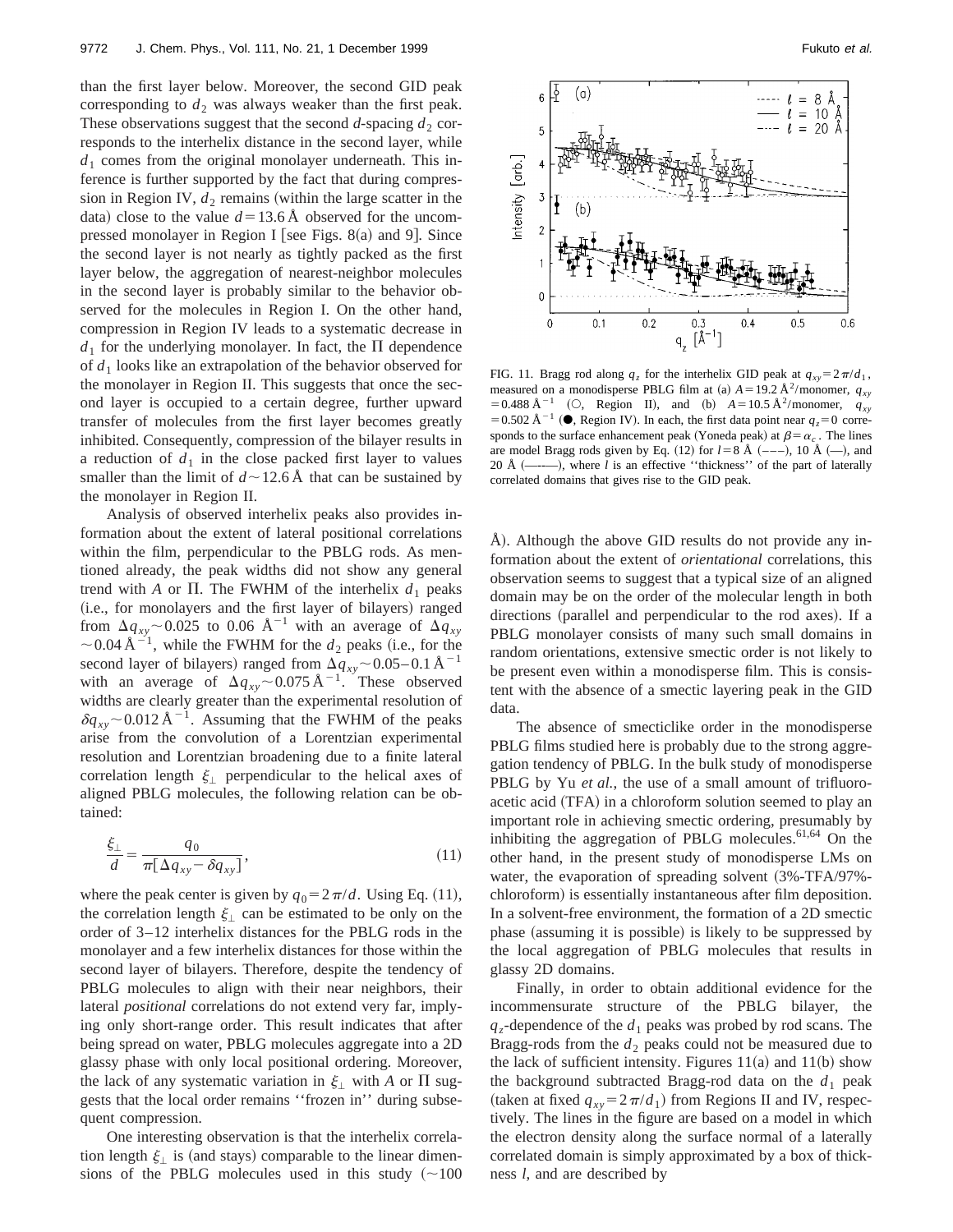

FIG. 12. (a)  $\beta$ -scans at fixed  $\alpha$  from a polydisperse PBLG monolayer at  $(A,\langle\Pi\rangle)$ =(19.2 Å<sup>2</sup>/monomer, 7.8 dyn/cm), shown as normalized intensity difference  $\Delta I/I_0$  vs  $\beta-\alpha$ , where  $\Delta I \equiv I(2\theta=0)-(1/2)[I(+0.3^\circ)+I]$  $(-0.3^{\circ})$ . The solid curves  $[\Delta I(\alpha,\beta)/I_0]_{\text{hmg}}$   $(-)$  theoretically expected for a *homogeneous* monolayer are based on Eq. (6), detector resolutions, and the average *local* electron density profile  $\langle \rho_{T=0}(z) \rangle / \rho_{\infty}$  shown in the inset. The profile  $\langle \rho_{T=0}(z) \rangle / \rho_{\infty}$  for this monolayer was obtained from a singlelayer box model and the fitting of  $[\Delta I(\beta=\alpha)/I_0]_{\text{hmg}}$  to the observed specular reflectivity  $R(q_z)$ , shown by the dashed curve  $\left(\frac{-}{-}\right)$  for *B'* in Fig. 5(b). (b) The ratio of the data  $\Delta I/I_0$  to the solid line (-), i.e., calculated homogeneous contributions  $[\Delta I/I_0]_{\text{hmg}}$ , in (a). The ratio should be unity  $(---)$  for a homogeneous PBLG monolayer.

$$
I_{\rm rod}(q_z) \propto \left[ \frac{\sin(q_z l/2)}{q_z l/2} \right]^2.
$$
 (12)

The comparison between the data and the model curves in Fig. 11 shows that whether the PBLG film is a monolayer or a bilayer, the part of laterally correlated domains with interhelix distance  $d_1$  is confined effectively to a thickness of  $l$  $= 8 - 10$  Å. This thickness is comparable to but slightly smaller than the total thickness of a PBLG monolayer observed by XR. Therefore, the rod-scan result implies that the  $d_1$  interhelix peak originates from a single layer even in the case of a bilayer. This conclusion is also consistent with the interpretations given earlier, namely that in Region IV, the  $d_1$  peaks arise only from the bottom layer, and the lateral order is uncorrelated between the two layers of the bilayer.

# **3. Small-angle off-specular diffuse scattering (XOSDS)**

The results of  $\beta$ -scans on polydisperse PBLG films, taken at various fixed incident angles  $\alpha$ , are summarized in Fig.  $12(a)$  for a monolayer in Region II and in Fig.  $13(a)$  for an incomplete bilayer in Region IV. These data are from monolayer *B'* and bilayer *C'*, respectively, whose  $R/R_F$ data have already been shown in Fig.  $5(b)$ . In Figs. 12(a) and 13(a), the central peaks at  $\beta-\alpha=0$  correspond to specular reflection, and the much smaller peaks at  $\beta = \alpha_c$  on the left



FIG. 13. (a)  $\beta$ -scans at fixed  $\alpha$  from a polydisperse PBLG bilayer at  $(A,\langle\Pi\rangle)$ =(9.7 Å<sup>2</sup>/monomer, 8.8 dyn/cm), shown as normalized intensity difference  $\Delta I/I_0$  vs  $\beta-\alpha$ . The solid curves  $[\Delta I(\alpha,\beta)/I_0]_{\text{hmg}}$  (-) theoretically expected for a *homogeneous* bilayer are based on Eq. (6), detector resolutions, and the average *local* electron density profile  $\langle \rho_{T=0}(z) \rangle / \rho_{\infty}$ shown in the inset. The profile  $\langle \rho_{T=0}(z) \rangle / \rho_{\infty}$  for this bilayer was obtained from a double-layer box model and the fitting of  $[\Delta I(\beta=\alpha)/I_0]_{\text{hmg}}$  to the observed specular reflectivity  $R(q_z)$ , shown by the dashed curve  $(--)$  for *C*' in Fig. 5(b). (b) and (c) The ratio of the data  $\Delta I/I_0$  to the solid line  $(-)$ , i.e., calculated homogeneous contributions  $[\Delta I/I_0]_{\text{hmg}}$  in (a). The ratio would be unity  $(---)$  for a homogeneous PBLG bilayer. The solid lines (-) in (b) are fits based on an inhomogeneous model Eq. (16) with *noncapillary* fluctuations of second layer–gas interfacial heights and correspond to a roughness of  $\sigma_2=2.2 \text{ Å}$  and a correlation length of  $\xi=1150 \text{ Å}$  along the interface. The solid lines  $(-)$  in  $(c)$  are the  $\Delta I/I_0$  ratios calculated for three different values of  $\xi$  at  $\alpha=1.8^\circ$  and  $\sigma_2=2.2$  Å.

wings are the Yoneda or surface enhancement peaks, which originate from the Fresnel transmission factor  $T_F(\beta)$ .

The solid curves in Figs.  $12(a)$  and  $13(a)$  correspond to the calculated normalized intensity difference  $[\Delta I(\alpha,\beta)/]$  $I_0$ <sub>lnmg</sub> expected for *homogeneous* films. The calculation is based on the known temperature and surface tension of each PBLG film and the slit-defined resolution functions, as explained in Sec. II C 3. The layering structure factor  $\Phi_0(q_z)$ for each film was obtained by using a box model for the average *local* density profile  $\langle \rho_{T=0}(z) \rangle$  and fitting  $[\Delta I(\alpha,\beta=\alpha)/I_0]_{\text{hmg}}$  to the measured specular reflectivity  $R(q_z)$ . The best-fit  $R/R_F$  curves obtained from this fitting procedure are shown as dashed lines in Fig.  $5(b)$ . The corre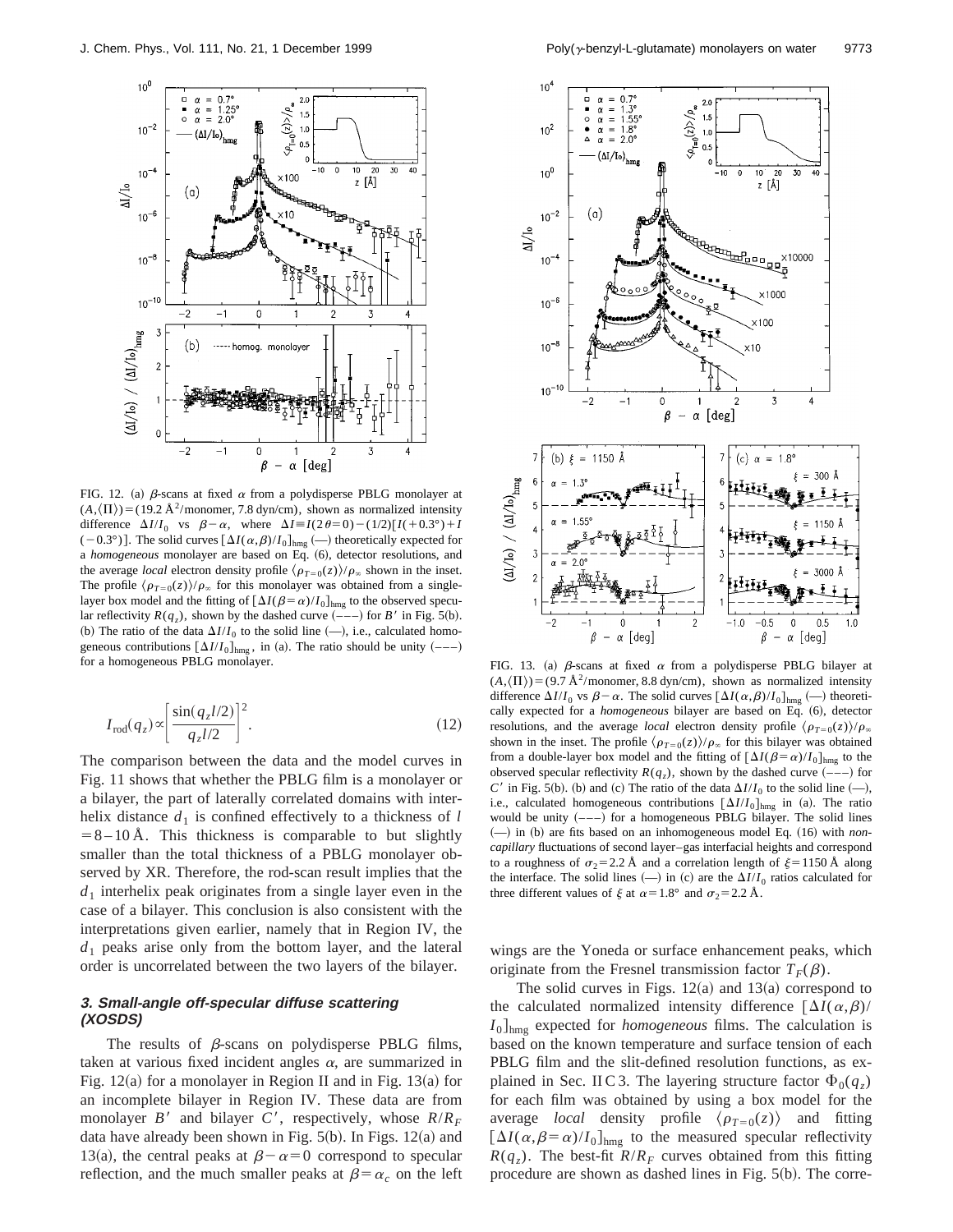sponding intrinsic density profiles  $\langle \rho_{T=0}(z) \rangle$ , shown in the insets of Figs.  $12(a)$  and  $13(a)$ , are consistent with the total averages  $\langle \rho(z) \rangle$  obtained in Sec. III B 1. In both the fitting of  $[\Delta I(\alpha,\beta=\alpha)/I_0]_{\text{hmg}}$  to  $R(q_z)$  and the theoretical calculation of  $\left[\Delta I(\alpha,\beta)/I_0\right]_{\text{hmg}}$  for  $\beta$ -scans, the smallest wavelength for the capillary wave modes was assumed to be of the order of the PBLG rod diameter  $d \sim 12.6$  Å and the upper cutoff wave vector value was taken to be  $q_{\text{max}} \sim 2\pi/d = 0.5 \text{ Å}^{-1}$ .

As evident in Fig.  $12(a)$ , the agreement between the data  $\Delta I(\alpha,\beta)/I_0$  and the theoretical curves  $[\Delta I(\alpha,\beta)/I_0]_{\text{hmg}}$  is very good for the PBLG *monolayer* in Region II. The ratios between the data and the theory are close to unity, as shown in Fig.  $12(b)$ . Since the theory is based on the assumption that surface scattering originates only from the capillary wave fluctuations with intensity modified by the average local density profile  $\langle \rho_{T=0}(z) \rangle$ , the good agreement implies that the monolayer is microscopically homogeneous. That is, (i) the height fluctuations of the water–monolayer and monolayer–gas interfaces are conformal with each other and consistent with the capillary wave model, and (ii) long wavelength density variations within the PBLG monolayer, if they exist, must be very small.

By contrast, Fig. 13(a) shows that the off-specular ( $\beta$  $-\alpha \neq 0$ ) parts of the data for the incomplete *bilayer* in Region IV are consistently higher than the theoretical curves predicted for a homogeneous bilayer. Considering that the structure factor  $\Phi_0(q_z)$  used in the homogeneous model is based on fits to the measured specular reflectivity, the agreement between data and model near the specular condition  $(\beta-\alpha=0)$  is as expected. However, as clearly evident in Figs.  $13(b)$  and  $13(c)$ , showing the same data normalized to the homogeneous model, the data exceeds the model by up to a factor of two in the off-specular regions. This additional scattering above the homogeneous prediction must originate from the term  $\delta \rho_{T=0}(r_{xy}, z) \neq 0$  in Eq. (8). Therefore, the observation of off-specular *excess* scattering provides a measure of *noncapillary* lateral density inhomogeneities within the bilayer.

As already pointed out, the lower density in the second layer of the bilayer indicates that it is not densely packed, providing more room for (spatial) fluctuations in lateral density. The diffuseness of the second layer–gas interface evident in the average density profile for the bilayer [see the inset in Fig.  $13(a)$ ] is also suggestive of variations in the heights of that interface over the surface. These suggestions are supported further by the observation of relatively small differences  $(\sim 10\%)$  between the two interhelix distances  $d_1$ and  $d_2$  in the GID despite the significant differences in average density in the two layers. Therefore, it is reasonable to assume that surface inhomogeneities with  $\delta \rho_{T=0}(r_{xy}, z) \neq 0$ are mostly concentrated in the second layer of the PBLG bilayer. Given that the molecules in the second layer have been pushed out upward from the monolayer below, the origin of second layer inhomogeneities might be a distribution in the heights of molecular centers or in the orientation of the molecular axes, with some of them being not perfectly parallel to the interface. Another possibility would be molecular density variations within the second layer, with some regions of the second layer being more densely occupied than others. For example, such density variations would arise if the second layer consisted of microscopic islands on top of the first layer. It is difficult to distinguish between these possibilities from the obtained experimental data. Consequently, a quantitative analysis of the excess scattering has been carried out by assuming a simple model in which the second layer inhomogeneities are represented as noncapillary height fluctuations of the second layer–gas interface.

The model assumes that the local electron density *within* the second layer is constant at  $\rho_2 = \rho_\infty \cdot \phi_2$ , but that the height  $h_2(r_{xy})+l_2+l_1$  of the second layer–gas interface relative to the position of the monolayer–water interface fluctuates spatially about  $\langle h_2(0)\rangle=0$  over the surface. Since the range of  $(\beta - \alpha)$  in the measured  $\beta$ -scans is not large enough to probe correlations on the length scale of molecular anisotropies, it is convenient to assume that the variations in  $h_2(r_{xy})$  are isotropic. Then, in the laboratory frame, the height variations of the second layer–gas interface can be described by the sum  $\{h_{tot}(r_{xy})\} = \{h(r_{xy})\} + \{h_2(r_{xy})\}$  of the capillary  $\{h(r_{xy})\}$  and the noncapillary  $\{h_2(r_{xy})\}$  height distributions. Assuming that  $\{h(r_{xy})\}$  and  $\{h_2(r_{xy})\}$  are statistically independent, the use of this model in Eq.  $(8)$  in the limit that the  $h_2-h_2$  correlation function  $c_2(r_{xy})$  $\equiv \langle h_2(r_{xy})h_2(0)\rangle \ll 1/q_z^2$  leads to

$$
\frac{1}{A_0} \left( \frac{d\sigma}{d\Omega} \right)_{\text{inhmg}} \approx \frac{1}{16\pi^2} \left( \frac{q_c}{2} \right)^4 \frac{\phi_2^2 e^{-\sigma_2^2 q_z^2}}{\sin(\alpha)}
$$
\n
$$
\times \int d^2 \mathbf{r}_{xy} e^{-i\mathbf{q}_{xy} \cdot \mathbf{r}_{xy}} e^{-(1/2)g(r_{xy}) q_z^2} c_2(r_{xy}),
$$
\n(13)

where  $\sigma_2^2 = \langle h_2^2(0) \rangle$  is the mean-square roughness of the second layer–gas interface and  $g(r_{xy}) = \langle [h(r_{xy}) - h(0)]^2 \rangle$ . Using the convolution theorem and the proper normalization of the capillary wave spectrum,  $69,70$  Eq. (13) can be expressed as a convolution of the capillary  $(h)$  and noncapillary  $(h_2)$ height fluctuations in reciprocal space:

$$
\frac{1}{A_0} \left( \frac{d\sigma}{d\Omega} \right)_{\text{inhmg}} \approx \frac{1}{16\pi^2} \left( \frac{q_c}{2} \right)^4 \frac{\phi_2^2 e^{-\sigma_2^2 q_z^2}}{\sin(\alpha)}
$$
\n
$$
\times \frac{1}{(2\pi)^2} \int_{q_{xy}'} d^2 \mathbf{q}_{xy}' \frac{2\pi \eta}{q_{xy}^{'2}} \left( \frac{q_{xy}'}{q_{\text{max}}} \right)^{\eta}
$$
\n
$$
\times C_2(\mathbf{q}_{xy} - \mathbf{q}_{xy}'), \tag{14}
$$

where  $\eta = (k_B T/2\pi \gamma)q_z^2$  as in the homogeneous case, and  $C_2(\mathbf{q}_{xy})$  is the 2D Fourier transform of  $c_2(r_{xy})$ . For computational simplicity, an exponentially decaying  $h_2-h_2$  correlation function

$$
c_2(r_{xy}) = \sigma_2^2 e^{-r_{xy}/\xi}, \tag{15a}
$$

is assumed with a correlation length  $\xi$ , such that

$$
C_2(\mathbf{q}_{xy}) = \frac{2\,\pi\sigma_2^2 \xi^2}{\left[1 + \xi^2 |\mathbf{q}_{xy}|^2\right]^{3/2}}.
$$
 (15b)

With the substitution of Eq.  $(15b)$ , Eq.  $(14)$  becomes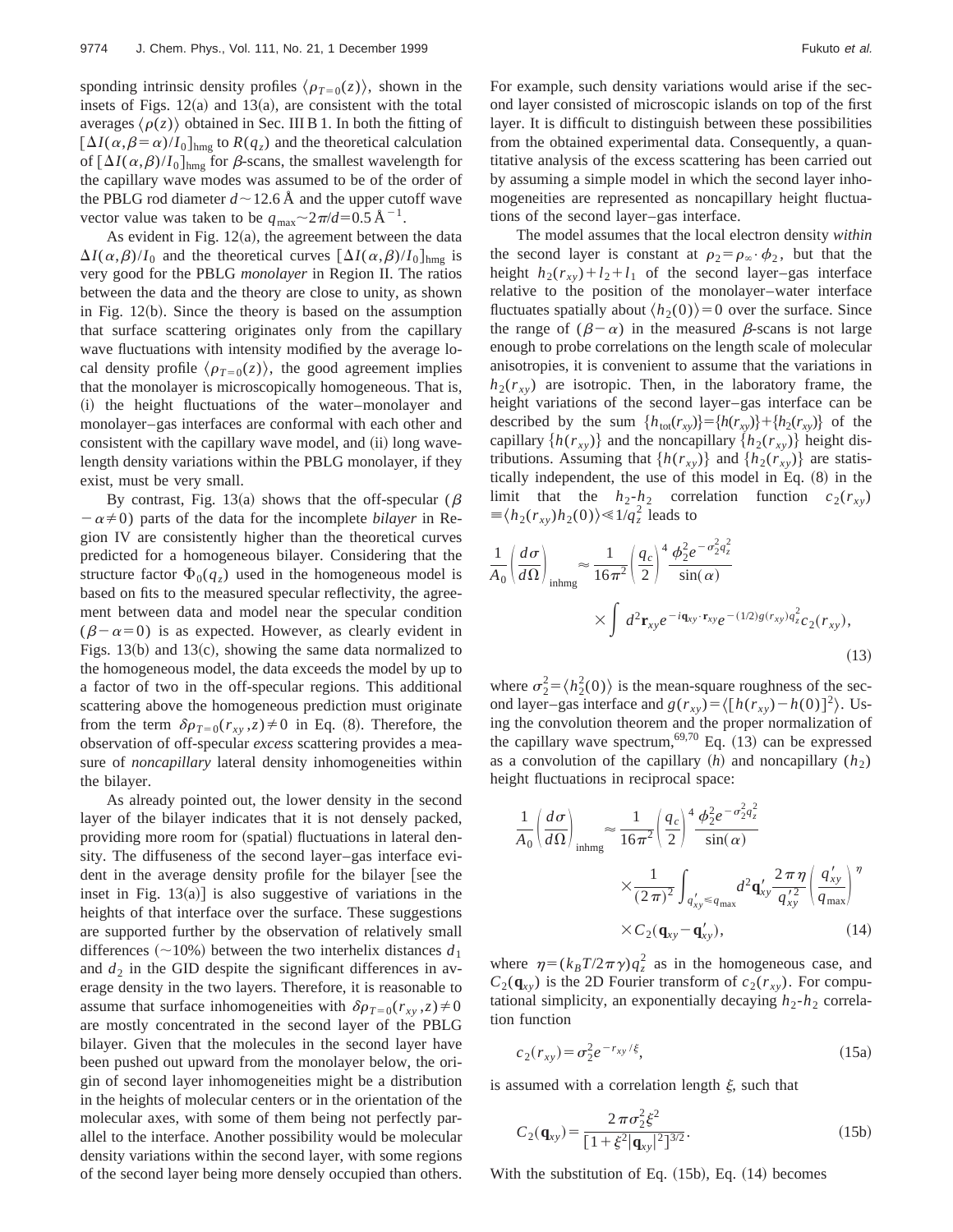$$
\frac{1}{A_0} \left( \frac{d\sigma}{d\Omega} \right)_{\text{inhmg}} \approx \frac{1}{16\pi^2} \left( \frac{q_c}{2} \right)^4 \frac{4\phi_2^2 \sigma_2^2 \xi^2 e^{-\sigma_2^2 q_z^2}}{q_{\text{max}}^{\eta} \sin(\alpha)}
$$

$$
\times \int_0^{q_{\text{max}}^{\eta}} dt X(q_{xy}^{\prime} = t^{1/\eta}), \tag{16a}
$$

with  $q_{xy} = |\mathbf{q}_{xy}|$ ,  $q'_{xy} = |\mathbf{q}'_{xy}|$ , and

$$
X(q'_{xy}) = \frac{1}{\left[1 + \xi^2 (q_{xy} - q'_{xy})^2\right] \sqrt{1 + \xi^2 (q_{xy} + q'_{xy})^2}} \times E\left(\sqrt{\frac{4\xi^2 q_{xy} q'_{xy}}{1 + \xi^2 (q_{xy} + q'_{xy})^2}}\right),
$$
(16b)

where  $E(k)$  is the complete elliptic integral of the second kind. The  $q'_{xy}$ -integration in Eq. (16a) is done numerically.

In order to obtain a correlation length associated with second layer inhomogeneities, the numerical convolution of Eq.  $(16)$  with the experimental resolution function has been fit simultaneously to all of the measured *excess* scattering,  $[\Delta I(\alpha, \beta)/I_0]_{\text{inhmg}} = \Delta I(\alpha, \beta)/I_0 - [\Delta I(\alpha, \beta)/I_0]_{\text{hmg}}$ , observed from the PBLG bilayer at various sets of  $(\alpha, \beta)$ . Only  $\sigma_2$  and  $\xi$  were allowed to vary in the fitting, while  $q_{\text{max}}$  $=0.5 \text{ Å}^{-1}$  was used as in the homogeneous case, and the relative electron density in the second layer was fixed at the XR-based value of  $\phi_2 = \rho_2 / \rho_\infty = 0.80$ . All the other parameters are known. The best fit is obtained with  $\xi=1150 \text{ Å}$  and  $\sigma_2$ =2.2 Å, where the range of errors determined by 67% confidence limits are  $400 \text{\AA} < \xi < 3200 \text{\AA}$  and  $1.7 \text{\AA} < \sigma_2$  $<$ 3.1 Å. The normalized intensity ratios  $[\Delta I(\alpha,\beta)/\Delta]$  $I_0$ ]/[ $\Delta I(\alpha,\beta)/I_0$ ]<sub>hmg</sub> calculated from the best fit are plotted as solid curves in Fig. 13(b) at various incident angles  $\alpha$ . The ratio is unity at  $\beta = \alpha$  and increases above unity as  $\beta$  moves away from  $\alpha$ . The inverse width of the "valley" centered at  $\beta = \alpha$  is a measure of the correlation length  $\xi$ , as demonstrated in Fig.  $13(c)$ , in which the intensity ratios are plotted at  $\alpha$ =1.8° and  $\sigma_2$ =2.2 Å for three different values of  $\xi$ .

From the above analysis, one can estimate the correlation length associated with the second layer inhomogeneity to be on the order of  $\xi \sim 1000 \text{ Å}$ , which is about 80 times the rod diameter or about 7 to 8 times the rod length of typical PBLG molecules. For example, if the inhomogeneity arose from second layer islands on top of the monolayer, this would imply a mean island size of  $\sim$ 1000 Å. Since the obtained correlation length is one order of magnitude greater than the molecular size, and since there is no reason to expect a critical behavior in this system, it is unlikely that the origin of the inhomogeneity can be attributed to local or *intra*molecular density variations, such as random configurations of side chains of PBLG helices. The above analysis cannot distinguish between other plausible possibilities such as lateral variations in molecular height, orientation, or packing density over the second layer. However, it does clearly show that the observation of excess scattering from the PBLG bilayer in Region IV is consistent with nonhomogeneity of the newly formed second layer. This result is to be contrasted from the case of compressed PBLG monolayers in Region II, for which all of the long-wavelength surface fluctuations can be attributed to capillary waves.

## **IV. SUMMARY**

The structures of both mono- and polydisperse PBLG Langmuir films on water have been studied using BAM and x-ray scattering techniques. The observed microscopic behavior showed no significant dependence on sample dispersity. In particular, no evidence was found for the presence of smectic layers in monodisperse films. On the basis of the results presented, the following summarizes a model for the structural changes that the PBLG LM undergoes with decreasing *A*:

(I)  $A > \sim 21 \text{ Å}^2/\text{monomer}$ : As soon as being spread on water surface, PBLG rods lie down flat on water surface, self-aggregate laterally, and align themselves parallel to their immediate neighbors to form solidlike 2D islands. Compression in this regime ( $\Pi=0$ ) only reduces areas of bare water surface coexisting with monolayer islands and results in no structural changes at the intermolecular level.

 $(H) \sim 18.5 < A < \sim 21 \text{ Å}^2/\text{monomer}$ : The PBLG monolayer homogeneously covers the entire surface. Compression in this regime results in both a steep rise in surface pressure and a reduction of the interhelix distance between aligned PBLG rods from  $\sim$ 13.6 Å at  $\Pi$ =0 to  $\sim$ 12.6 Å at  $\Pi$  $\sim$  9 dyn/cm. PBLG rods remain parallel to the interface during compression.

(III)  $\sim$  11.5  $<$  A  $<$   $\sim$  18.5 Å<sup>2</sup>/monomer: The PBLG monolayer can sustain surface pressures only up to a maximum of  $\Pi \sim 9$  dyn/cm. Compression past this limit results in an upward transfer of PBLG molecules to a second layer. The bilayer formation is not uniform over the surface, but starts preferably near the moving barrier and grows in the compression direction. During compression through this coexistence region, the structure of the monolayer phase remains similar to that of a highly compressed monolayer in  $(II).$ 

(IV)  $A \leq \sim 11.5 \text{ Å}^2/\text{monomer}$ : The film is dominated by an incomplete, incommensurate, and inhomogeneous bilayer. There are sizable homogeneous fractions within the second layer, and these are less densely occupied than the close packed first layer. Within these fractions, the interhelix distance is larger than that of the underlying monolayer but is comparable to that observed for uncompressed monolayer islands in  $(I)$ . The fact that the monolayer *d*-spacing continues to decrease with increasing  $\Pi$  in this region, suggests that the presence of the second layer hinders a further upward transfer of PBLG molecules out of the first layer.

The analysis of interhelix GID peaks shows that for both mono- and bilayers, the extent of lateral positional correlations between aligned PBLG rods is limited to a range of a few to no more than 15 interhelix distances. This result on PBLG LM is one of the limited number of cases where a LM phase with only short-range positional order provided observable x-ray scattering. Moreover, it supports the recently made suggestion<sup>27</sup> that the increased scattering power provided by molecules with a large number of electrons might enable x-ray scattering studies of noncrystalline LM phases and phase transitions involving such phases.

One consequence of the use of large molecules, however, is stronger mutual attraction between them and, hence, their tendency to aggregate into a solid monolayer phase.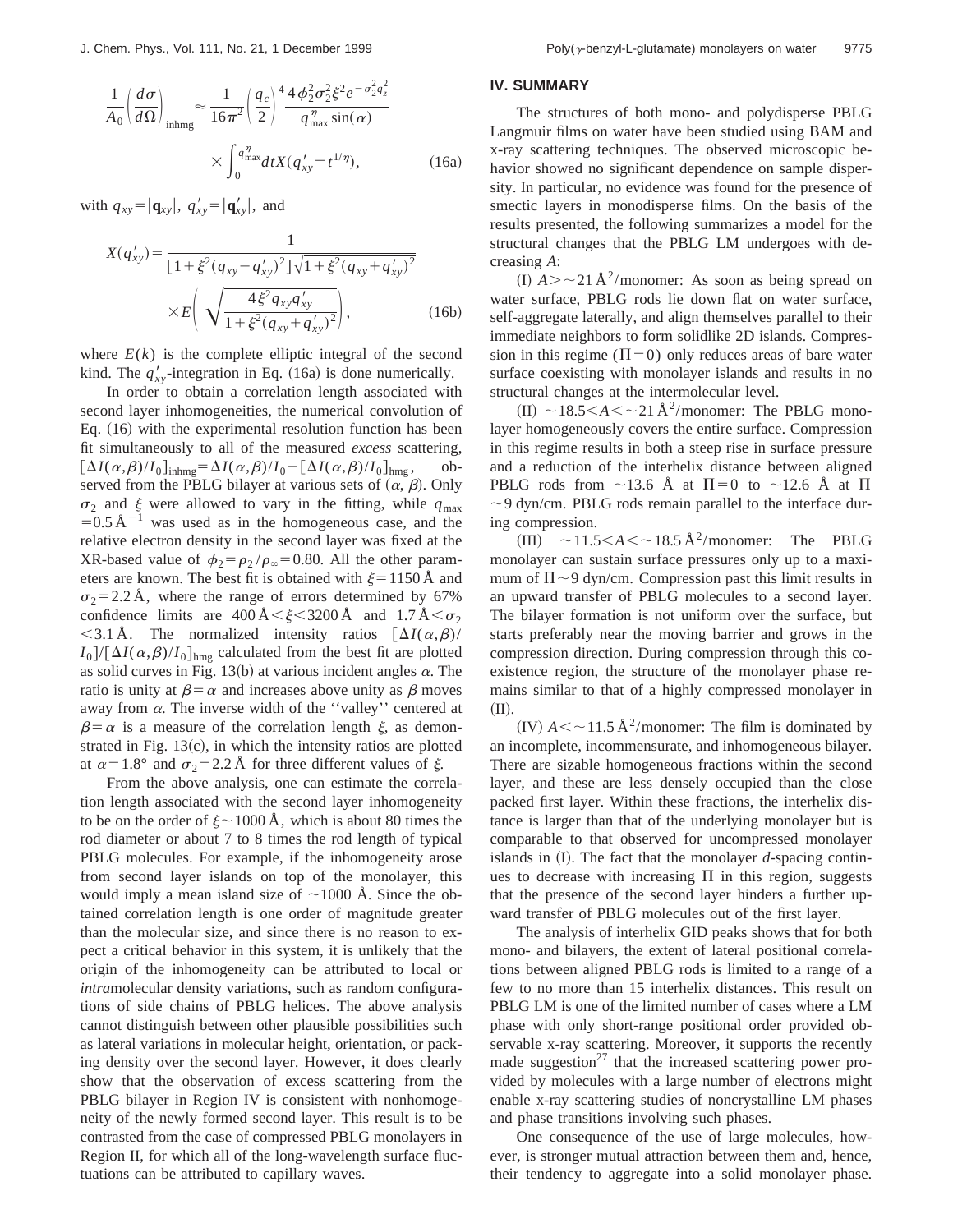Moreover, the results of this study suggest that if the solid LM phase formed is noncrystalline and involves large rodlike molecules, it tends to remain noncrystalline up to the highest surface pressure that can be sustained by the monolayer. This is probably because structural rearrangements required to transform the glassy phase into another 2D phase would include extensive molecular reorientations and are, therefore, more difficult to achieve with such large molecules confined in tightly packed spaces. One possibility for avoiding this type of aggregation behavior might be introduction of some repulsive forces between large molecules (e.g., through chemical modifications of side chains for helical polypeptides). If this can be achieved, x-ray scattering studies of 2D phase transitions involving fluid LM phases may become possible. For  $\alpha$ -helical polypeptides, the reduction of intermolecular attraction is an important next step that might facilitate monodispersity-induced smectic layering in LMs.

## **ACKNOWLEDGMENTS**

The authors thank H. Tostmann, O. G. Shpyrko, K. Penanen, E. DiMasi, B. M. Ocko, and M. Deutsch for helpful discussions regarding the off-specular diffuse scattering technique. The Harvard contribution to this work was supported by Grant No. NSF-DMR-98-72817. Work at the University of Massachusetts was supported by Grant No. NSF-DMR-95-10031. The x-ray experiments were carried out on the Harvard/BNL liquid surface spectrometer at Beamline X22B in the National Synchrotron Light Source, Brookhaven National Laboratory. This facility is supported by No. DE-AC02-76CH00016.

- ${}^{1}$ C. M. Knobler, Adv. Chem. Phys. **77**, 397 (1990).
- ${}^{2}$ C. M. Knobler and R. C. Desai, Annu. Rev. Phys. Chem. 43, 207 (1992).
- $3$ H. Möhwald, Annu. Rev. Phys. Chem. 41, 441 (1990).
- <sup>4</sup> J. Als-Nielsen and H. Möhwald, in *Handbook of Synchrotron Radiation*, Vol. 4, edited by S. Ebashi, E. Rubenstein, and M. Koch (North Holland, Amsterdam, 1991), p. 1.
- <sup>5</sup> J. Als-Nielsen, D. Jacquemain, K. Kjaer, F. Leveiller, M. Lahav, and L. Leiserowitz, Phys. Rep. 246, 251 (1994).
- <sup>6</sup>P. S. Pershan, *Structure of Liquid Crystal Phases* (World Scientific, Singapore, 1988).
- $7$  J. D. Brock, R. J. Birgeneau, J. D. Litster, and A. Aharony, Phys. Today **July**, 52-59 (1989).
- 8O. M. Magnussen, B. M. Ocko, M. Deutsch, M. J. Regan, P. S. Pershan, D. Abernathy, G. Grubel, and J.-F. Legrand, Nature (London) 384, 250  $(1996).$
- <sup>9</sup>M. Deutsch, O. M. Magnussen, B. M. Ocko, M. J. Regan, and P. S. Pershan, in *Self-Assembled Monolayers of Thiols*, edited by A. Ulman (Academic, San Diego, 1998).
- <sup>10</sup>B. R. Malcolm, Nature (London) **195**, 901 (1962).
- $11$ B. R. Malcolm, Polymer 7, 595 (1966).
- <sup>12</sup>B. R. Malcolm, Proc. R. Soc. London, Ser. A 305, 363 (1968).
- <sup>13</sup> G. I. Loeb, J. Colloid Interface Sci. **26**, 236 (1968).
- $14$ G. I. Loeb and R. E. Baier, J. Colloid Interface Sci.  $27$ , 38 (1968).
- <sup>15</sup> B. R. Malcolm, J. Polym. Sci., Part C: Polym. Symp. 34, 87 (1971).
- <sup>16</sup>D. W. Goupil and F. C. Goodrich, J. Colloid Interface Sci. 62, 142 (1977).
- <sup>17</sup>D. G. Cornell, J. Colloid Interface Sci. **70**, 167 (1979).
- 18T. Takenaka, K. Harada, and M. Matsumoto, J. Colloid Interface Sci. **73**, 569 (1980).
- 19G. Gabrielli, P. Baglioni, and E. Ferroni, J. Colloid Interface Sci. **81**, 139  $(1981).$
- 20F. Takeda, M. Matsumoto, T. Takenaka, and Y. Fujiyoshi, J. Colloid Interface Sci. 84, 220 (1981).
- 21F. Takeda, M. Matsumoto, T. Takenaka, Y. Fujiyoshi, and N. Uyeda, J. Colloid Interface Sci. 91, 267 (1983).
- $^{22}$ B. R. Malcolm, J. Colloid Interface Sci.  $104$ , 520 (1985).
- 23H. Motschmann, R. Reiter, R. Lawall, G. Duda, M. Stamm, G. Wegner, and W. Knoll, Langmuir 7, 2743 (1991).
- 24P. Lavigne, P. Tancrede, F. Lamarche, and J.-J. Max, Langmuir **8**, 1988  $(1992).$
- 25P. Lavigne, P. Tancrede, F. Lamarche, M. Grandbois, and C. Salesse, Thin Solid Films **242**, 229 (1994).
- 26D. Sohn, H. Yu, J. Nakamatsu, P. S. Russo, and W. H. Daly, J. Poly. Sci. B 34, 3025 (1996).
- 27M. Fukuto, K. Penanen, R. K. Heilmann, P. S. Pershan, and D. Vaknin, J. Chem. Phys. 107, 5531 (1997).
- <sup>28</sup> I. Uematsu, Adv. Polym. Sci. 59, 37 (1984).
- <sup>29</sup> J. Watanabe, Y. Fukuda, R. Gehani, and I. Uematsu, Macromolecules **17**, 1004 (1984).
- <sup>30</sup> J. Watanabe, H. Ono, I. Uematsu, and A. Abe, Macromolecules **18**, 2141  $(1985).$
- <sup>31</sup> J. Watanabe, M. Goto, and T. Nagase, Macromolecules **20**, 298 (1987).
- 32E. Iizuka, K. Abe, K. Hanabusa, and H. Shirai, in *Current Topics in Polymer Science, Vol. I* (Hanser, Munich, 1987), pp. 235–248.
- <sup>33</sup>M. Ballauff, Angew. Chem. Int. Ed. Engl. **28**, 253 (1989).
- 34G. Duda, A. J. Schouten, T. Arndt, G. Lieser, G. F. Schmidt, C. Bubeck, and G. Wegner, Thin Solid Films 159, 221 (1988).
- 35S. Schwiegk, T. Vahlenkamp, G. Wegner, and Y. Xu, Thin Solid Films **210/211**, 6 (1992).
- 36S. Schwiegk, T. Vahlenkamp, Y. Xu, and G. Wegner, Macromolecules **25**, 2513 (1992).
- 37K. Mathauer, A. Schmidt, W. Knoll, and G. Wegner, Macromolecules **28**, 1214 (1995).
- 38W. Hickel, G. Duda, M. Jurich, T. Krohl, K. Rochford, G. I. Stegeman, J. D. Swalen, G. Wegner, and W. Knoll, Langmuir 6, 1403 (1990).
- 39S. Lee, J. R. Dutcher, B. Hillebrands, G. I. Stegeman, W. Knoll, G. Duda, G. Wegner, and F. Nizzoli, Mater. Res. Soc. Symp. Proc. 188, 355 (1990).
- 40F. Nizzoli, B. Hillebrands, S. Lee, G. I. Stegeman, G. Duda, G. Wegner, and W. Knoll, Mater. Sci. Eng., B 5, 173 (1990).
- <sup>41</sup>K. Mathauer, A. Mathy, C. Bubeck, G. Wegner, W. Hickel, and U. Scheunemann, Thin Solid Films 210/211, 449 (1992).
- <sup>42</sup>A. Mathy, K. Mathauer, G. Wegner, and C. Bubeck, Thin Solid Films **215**, 98 (1992).
- 43H. Menzel, B. Weichart, and M. L. Hallensleben, Thin Solid Films **223**, 181 (1993).
- 44H. Menzel, M. L. Hallensleben, A. Schmidt, W. Knoll, T. Fischer, and J. Stumpe, Macromolecules **26**, 3644 (1993).
- 45V. V. Tsukruk, M. D. Foster, D. H. Reneker, A. Schmidt, and W. Knoll, Langmuir 9, 3538 (1993).
- <sup>46</sup> I. H. Musselman, D. L. Smith, E. P. Enriquez, V. F. Guarisco, and E. T. Samulski, J. Vac. Sci. Technol. A 12, 2523 (1994).
- 47A. Schmidt, K. Mathauer, G. Reiter, M. D. Foster, M. Stamm, G. Wegner, and W. Knoll, Langmuir 10, 3820 (1994).
- 48V. V. Tsukruk, M. D. Foster, D. H. Reneker, A. Schmidt, H. Wu, and W. Knoll, Macromolecules **27**, 1274 (1994).
- 49T. R. Vierheller, M. D. Foster, A. Schmidt, K. Mathauer, W. Knoll, G. Wegner, S. Satija, and C. F. Majkrzak, Macromolecules 27, 6893 (1994).
- 50G. Wegner and K. Mathauer, Mater. Res. Soc. Symp. Proc. **247**, 767  $(1992).$
- <sup>51</sup> D. Neher, Adv. Mater. **7**, 691 (1995).
- <sup>52</sup>C. Robinson, Trans. Faraday Soc. **52**, 571 (1956).
- <sup>53</sup> C. Robinson and J. C. Ward, Nature (London) **180**, 1183 (1957).
- 54C. Robinson, J. C. Ward, and R. B. Beevers, Discuss. Faraday Soc. **25**, 29  $(1958).$
- <sup>55</sup>E. L. Wee and W. G. Miller, J. Phys. Chem. **75**, 1446 (1971).
- <sup>56</sup>P. S. Russo and W. G. Miller, Macromolecules 16, 1690 (1983).
- $57$ F. Livolant and Y. Bouligand, J. Phys. (France)  $47$ , 1813 (1986).
- <sup>58</sup> A. Hill and A. M. Donald, Liq. Cryst. **6**, 93 (1989).
- <sup>59</sup> J. C. Horton, A. M. Donald, and A. Hill, Nature (London) 346, 44 (1990).
- <sup>60</sup> H. Block and C. P. Shaw, Polymer 33, 2459 (1992).
- 61S. M. Yu, V. Conticello, G. Zhang, C. Kayser, M. J. Fournier, T. L. Mason, and D. A. Tirrell, Nature (London) 389, 167 (1997).
- 62D. K. Schwartz, M. L. Schlossman, and P. S. Pershan, J. Chem. Phys. **96**, 2356 (1992).
- 63W. J. Foster, M. C. Shih, and P. S. Pershan, J. Chem. Phys. **105**, 3307  $(1996).$
- $64$ The use of small amounts of trifluoroacetic acid (TFA) in the spreading solvent was necessary to dissolve monodisperse PBLG in chloroform, while the polydisperse PBLG dissolves in pure chloroform. The use of either pure chloroform or TFA–chloroform mixture as the spreading sol-